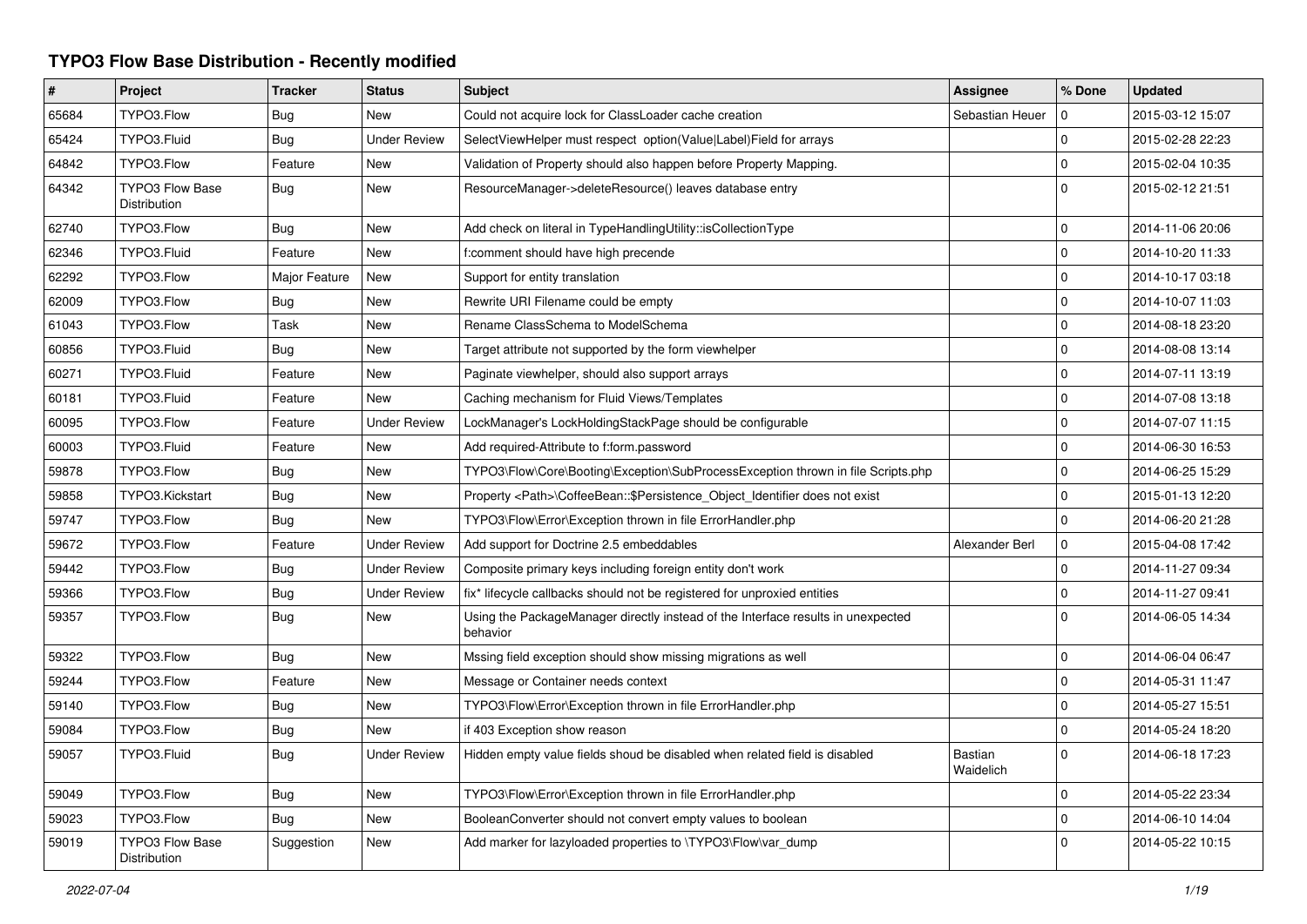| $\vert$ # | Project                                | <b>Tracker</b> | <b>Status</b>       | <b>Subject</b>                                                                                      | Assignee              | % Done         | <b>Updated</b>   |
|-----------|----------------------------------------|----------------|---------------------|-----------------------------------------------------------------------------------------------------|-----------------------|----------------|------------------|
| 58996     | TYPO3.Flow                             | <b>Bug</b>     | New                 | ResourceManager adding to persistence                                                               |                       | $\Omega$       | 2014-06-25 14:38 |
| 58983     | TYPO3.Fluid                            | <b>Bug</b>     | New                 | format.date does not respect linebreaks and throws exception                                        |                       | $\mathbf 0$    | 2014-05-21 10:00 |
| 58976     | <b>TYPO3 Flow Base</b><br>Distribution | <b>Bug</b>     | New                 | debug_backtrace                                                                                     |                       | $\Omega$       | 2014-05-21 01:07 |
| 58975     | TYPO3.Flow                             | <b>Bug</b>     | New                 | Fix command for Linux in Qucikstart documentation                                                   |                       | 100            | 2014-05-21 19:47 |
| 58927     | TYPO3.Flow                             | <b>Bug</b>     | New                 | Overlapping ressouce definitions in Policy yaml resolved incorrectly                                |                       | 0              | 2014-05-19 15:19 |
| 58921     | TYPO3.Fluid                            | Bug            | New                 | f:form.* VHs crash if NOT inside f:form but followed by f:form                                      |                       | $\mathbf 0$    | 2014-05-19 15:29 |
| 58894     | TYPO3.Flow                             | <b>Bug</b>     | New                 | MySQL max key length exceeded during Neos setup                                                     |                       | $\mathbf 0$    | 2014-05-17 22:37 |
| 58862     | TYPO3.Fluid                            | <b>Bug</b>     | Needs<br>Feedback   | FormViewHelper doesn't accept NULL as value for \$arguments                                         | Bastian<br>Waidelich  | $\Omega$       | 2014-06-04 12:49 |
| 58852     | TYPO3.Flow                             | <b>Bug</b>     | New                 | TYPO3\Flow\Security\Exception\AccessDeniedException should clarify which action<br>fails to execute |                       | $\Omega$       | 2014-05-16 09:36 |
| 58773     | TYPO3.Flow                             | <b>Bug</b>     | Accepted            | Improve NoMatchingRouteException                                                                    | Bastian<br>Waidelich  | $\mathbf{0}$   | 2014-05-13 15:59 |
| 58744     | TYPO3.Flow                             | <b>Bug</b>     | New                 | Can not split configuration in settings.yaml                                                        |                       | $\mathbf 0$    | 2014-05-14 12:06 |
| 58622     | TYPO3.Flow                             | Feature        | New                 | Clearer Exception: Array to string conversion                                                       |                       | $\mathbf 0$    | 2016-06-13 18:15 |
| 58579     | TYPO3.Flow                             | Feature        | New                 | Adding own environment constants to Flow                                                            |                       | 50             | 2014-05-06 22:14 |
| 58494     | TYPO3.Flow                             | <b>Bug</b>     | Needs<br>Feedback   | Inifinite redirects if index.php presents in URI                                                    | Bastian<br>Waidelich  | $\mathbf 0$    | 2014-05-25 11:29 |
| 58408     | TYPO3.Flow                             | <b>Task</b>    | New                 | Disable manualy persisting                                                                          |                       | $\Omega$       | 2014-05-02 10:58 |
| 58193     | TYPO3.Flow                             | Bug            | <b>Under Review</b> | Forward-port changelogs to master branch                                                            | Karsten<br>Dambekalns | $\Omega$       | 2014-05-23 18:11 |
| 58184     | TYPO3.Flow                             | Major Feature  | New                 | HTTP request argument building for different use cases                                              |                       | $\mathbf 0$    | 2014-04-25 11:30 |
| 58153     | TYPO3.Flow                             | Bug            | New                 | Session - Scope, Property with interface annotation fails at wakeup                                 |                       | $\mathbf 0$    | 2014-04-24 12:46 |
| 57972     | TYPO3.Flow                             | <b>Bug</b>     | New                 | Missing @ManyToOne in example for resource                                                          |                       | $\Omega$       | 2014-04-16 06:32 |
| 57885     | TYPO3.Fluid                            | <b>Bug</b>     | New                 | Inputs are cleared from a second form if the first form produced a vallidation error                |                       | $\mathbf 0$    | 2014-04-14 00:00 |
| 57815     | TYPO3.Flow                             | <b>Bug</b>     | New                 | Invalid resources are saved in the persistent resources folder                                      |                       | $\mathbf 0$    | 2014-04-10 22:02 |
| 57796     | TYPO3.Flow                             | <b>Bug</b>     | New                 | XLIFF Fails if id === nodedata                                                                      |                       | $\mathbf 0$    | 2014-04-09 21:43 |
| 57763     | TYPO3.Flow                             | Feature        | New                 | Allow controller / package / action as params in<br>\TYPO3\Fluid\ViewHelpers\Form\ButtonViewHelper  |                       | $\Omega$       | 2014-04-09 12:43 |
| 57541     | TYPO3.Flow                             | <b>Bug</b>     | <b>Under Review</b> | Content Security: operands work intrinsically differently in Rewrite and Manual check               |                       | $\overline{0}$ | 2014-04-03 09:06 |
| 57450     | TYPO3.Flow                             | <b>Bug</b>     | New                 | International E-Mail addresses (umlauts, etc.) are not validated correctly                          |                       | 0              | 2014-04-30 14:58 |
| 57437     | TYPO3.Flow                             | <b>Bug</b>     | New                 | Composer package replacement is not supported                                                       |                       | $\mathbf 0$    | 2014-03-30 23:12 |
| 57374     | TYPO3.Flow                             | <b>Bug</b>     | New                 | Persisted entities saved in session are not resolved                                                |                       | $\mathbf 0$    | 2014-04-03 09:43 |
| 56916     | TYPO3.Flow                             | Feature        | New                 | Support PATCH request method as of RFC5789                                                          |                       | 0              | 2014-03-14 16:50 |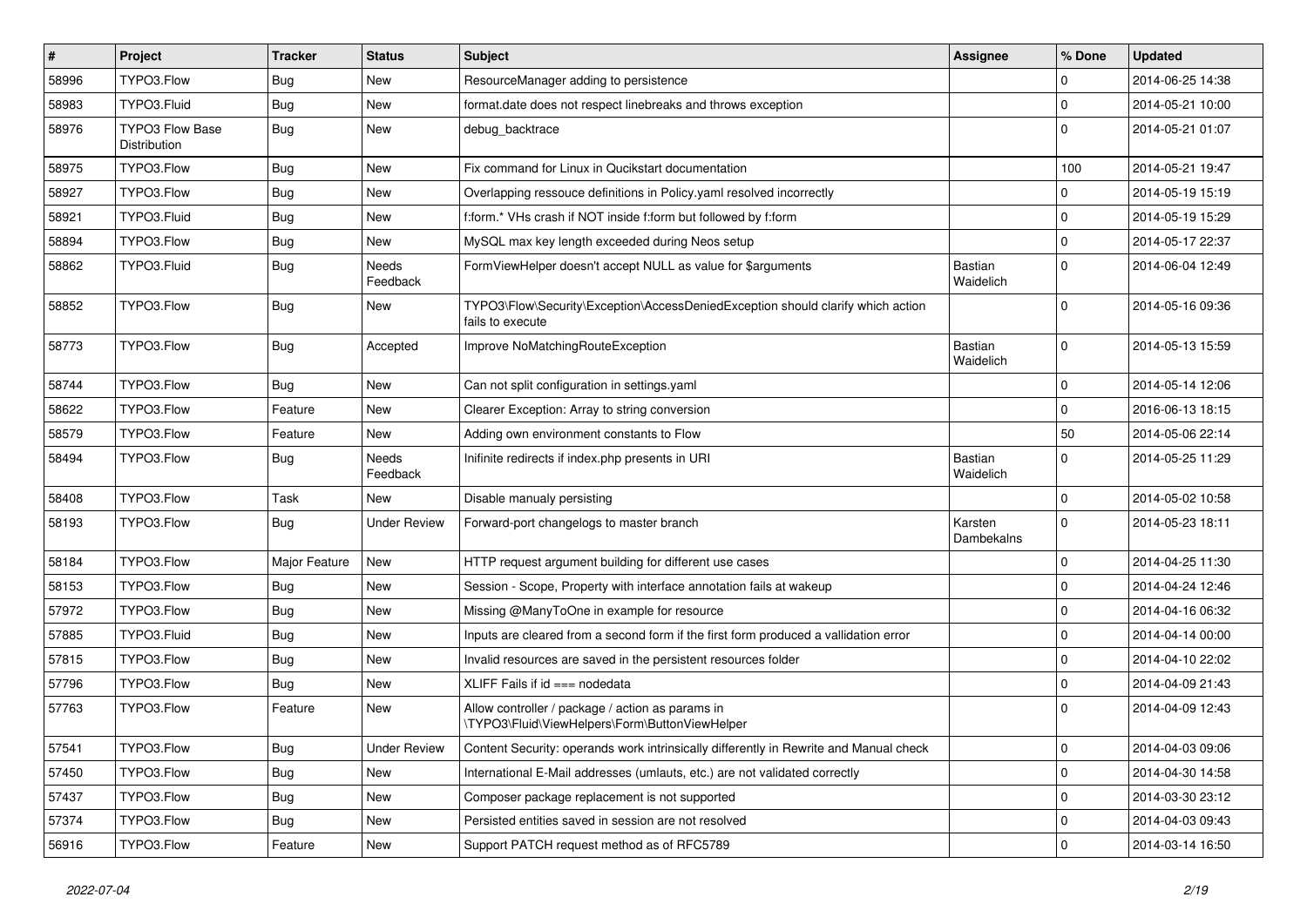| $\vert$ # | <b>Project</b>                         | <b>Tracker</b> | <b>Status</b>       | Subject                                                                                                              | Assignee               | % Done         | <b>Updated</b>   |
|-----------|----------------------------------------|----------------|---------------------|----------------------------------------------------------------------------------------------------------------------|------------------------|----------------|------------------|
| 56859     | TYPO3 Flow Base<br>Distribution        | Bug            | New                 | PHP Warning: TYPO3 Flow Error Exception.php not present in Data/Temporary                                            |                        | $\Omega$       | 2014-03-13 10:30 |
| 56856     | TYPO3.Flow                             | Bug            | Under Review        | Fix StandardView Template                                                                                            |                        | $\mathbf 0$    | 2015-02-25 11:25 |
| 56744     | TYPO3.Flow                             | Feature        | New                 | stay logged in                                                                                                       |                        | $\mathbf 0$    | 2014-03-27 12:17 |
| 56639     | TYPO3.Flow                             | Feature        | <b>New</b>          | Implement "getPrivateStorageUriByResource()" for recieving (image-) file URIs                                        | Robert Lemke           | 0              | 2014-03-07 10:06 |
| 56602     | TYPO3.Flow                             | Major Feature  | New                 | Handling Of Multi Identity Entities                                                                                  |                        | $\mathbf 0$    | 2014-04-09 13:10 |
| 56601     | TYPO3.Flow                             | <b>Bug</b>     | <b>Under Review</b> | PersistenceManager wrong handling of ORM\ld                                                                          |                        | $\mathbf 0$    | 2015-02-16 17:56 |
| 56573     | TYPO3.Flow                             | Bug            | New                 | Converting by Flow\Identity                                                                                          |                        | $\mathbf 0$    | 2014-04-09 13:10 |
| 56556     | TYPO3.Flow                             | Feature        | New                 | support hasProperty and isProperty                                                                                   |                        | $\mathbf 0$    | 2014-04-08 00:34 |
| 56555     | TYPO3.Kickstart                        | <b>Bug</b>     | New                 | Kickstart creates wrong labels in New.html                                                                           |                        | $\mathbf 0$    | 2014-03-04 21:33 |
| 56544     | TYPO3.Flow                             | Bug            | New                 | FLOW Exception on tar package inclusion via composer                                                                 |                        | $\mathbf 0$    | 2014-03-20 14:38 |
| 56486     | TYPO3.Flow                             | Feature        | New                 | Optimize the ObjectManager for performance                                                                           |                        | $\mathbf 0$    | 2014-03-04 17:33 |
| 56237     | TYPO3.Fluid                            | Task           | New                 | in-line (Condition) ViewHelpers should not evaluate on parsing                                                       |                        | $\mathbf 0$    | 2014-02-24 13:47 |
| 56107     | TYPO3.Flow                             | Bug            | New                 | Property mapping configuration only supports one wildcard at a time                                                  |                        | $\mathbf 0$    | 2014-02-19 10:33 |
| 56074     | TYPO3 Flow Base<br>Distribution        | <b>Bug</b>     | New                 | Parse errors cause meaningless Flow exception messages.                                                              | Adrian Föder           | $\mathbf 0$    | 2014-02-18 14:14 |
| 56036     | TYPO3.Flow                             | Feature        | New                 | Optimize autoloading                                                                                                 |                        | $\mathbf 0$    | 2014-03-03 11:15 |
| 55958     | TYPO3.Flow                             | Task           | New                 | RFC: Use PHP 5.4 closure features for direct ObjectAccess                                                            |                        | $\mathbf 0$    | 2014-02-13 14:30 |
| 55957     | TYPO3.Flow                             | Task           | New                 | RFC: Optimize AOP proxies                                                                                            |                        | $\mathbf 0$    | 2014-02-28 14:44 |
| 55954     | TYPO3.Flow                             | Bug            | New                 | Associations to ValueObjects should not be cascade all'd                                                             |                        | $\mathbf 0$    | 2015-02-05 11:00 |
| 55953     | TYPO3.Flow                             | Task           | New                 | Repair and streamline ValueObject support                                                                            |                        | 50             | 2015-02-16 00:30 |
| 55937     | TYPO3.Flow                             | <b>Bug</b>     | New                 | FlashMessage queue is lost                                                                                           |                        | $\Omega$       | 2014-02-12 17:03 |
| 55870     | TYPO3.Flow                             | Feature        | New                 | Enhance f:form.textfield or add a f:form.datefield VH with enhanced validation and<br>propertymapping                | Christian Müller       | $\mathbf 0$    | 2014-04-15 12:32 |
| 55831     | TYPO3.Flow                             | Feature        | New                 | Different scenarios for session settings                                                                             |                        | $\mathbf 0$    | 2014-02-10 11:21 |
| 55793     | TYPO3.Flow                             | Feature        | Under Review        | Add Support for groupBy                                                                                              | Kerstin<br>Huppenbauer | $\Omega$       | 2014-09-02 09:38 |
| 55719     | TYPO3.Flow                             | Feature        | New                 | Support additional Resource Folders                                                                                  |                        | $\Omega$       | 2014-02-06 11:38 |
| 55306     | TYPO3.Flow                             | <b>Bug</b>     | <b>Under Review</b> | Filenames should not exceed 255 characters                                                                           | Christian Müller       | 0              | 2015-10-04 21:35 |
| 55199     | TYPO3.Flow                             | Feature        | New                 | Avoid Buffering of Shell output                                                                                      |                        | $\overline{0}$ | 2014-03-31 12:34 |
| 55008     | TYPO3.Fluid                            | Bug            | <b>Under Review</b> | Interceptors should be used in Partials                                                                              | Christian Müller       | $\overline{0}$ | 2014-01-15 08:44 |
| 54744     | TYPO3.Flow                             | <b>Bug</b>     | New                 | System.log contains many NOTICE Flow The argument "workspace" declared in<br>pointcut does not exist in method TYPO3 |                        | 0              | 2014-02-12 09:07 |
| 54593     | <b>TYPO3 Flow Base</b><br>Distribution | <b>Bug</b>     | New                 | ini_get return value has changed for PHP >=5.3.0 -> changed check-implementation<br>needed!                          |                        | 0              | 2013-12-25 02:48 |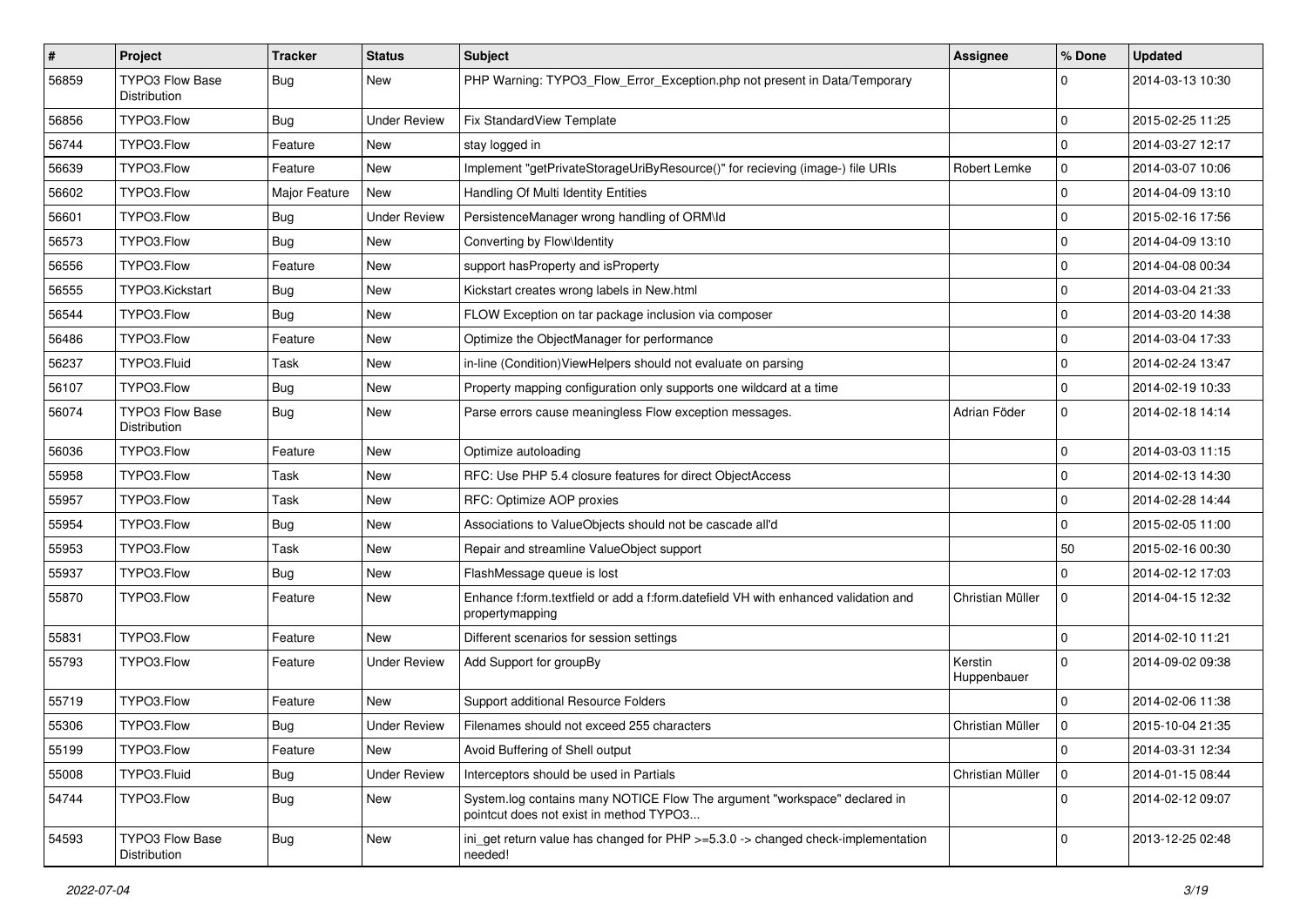| #     | Project                                | <b>Tracker</b> | <b>Status</b>       | Subject                                                                                     | Assignee             | % Done      | <b>Updated</b>   |
|-------|----------------------------------------|----------------|---------------------|---------------------------------------------------------------------------------------------|----------------------|-------------|------------------|
| 54589 | TYPO3.Flow                             | <b>Bug</b>     | New                 | Role parent is not removed from roles MM table                                              |                      | $\Omega$    | 2013-12-24 15:32 |
| 54549 | TYPO3.Flow                             | Bug            | New                 | PackageManager::createPackage is incompatible to PackageManagerInterface                    |                      | $\mathbf 0$ | 2013-12-21 14:42 |
| 54458 | TYPO3.Flow                             | <b>Bug</b>     | New                 | Missing Version Number in packages                                                          |                      | $\mathbf 0$ | 2013-12-28 18:13 |
| 54451 | TYPO3.Flow                             | <b>Bug</b>     | New                 | No functionality at Apache environments with suexec                                         |                      | $\mathbf 0$ | 2014-01-01 18:22 |
| 54446 | TYPO3.Flow                             | <b>Bug</b>     | New                 | Cache filebackend 'include_once'                                                            |                      | $\mathbf 0$ | 2014-01-29 15:22 |
| 54403 | <b>TYPO3 Flow Base</b><br>Distribution | <b>Bug</b>     | New                 | Resources remade when parent record updated                                                 |                      | $\Omega$    | 2013-12-13 22:39 |
| 54381 | TYPO3.Flow                             | <b>Bug</b>     | New                 | TYPO3\Flow\Core\Booting\Exception\SubProcessException thrown in file Scripts.php            |                      | $\mathbf 0$ | 2014-02-06 11:14 |
| 54373 | TYPO3 Flow Base<br>Distribution        | Task           | New                 | Rename Arrays::removeEmptyElementsRecursively to<br>removeNullElementsRecursively           |                      | $\Omega$    | 2013-12-13 09:35 |
| 54284 | TYPO3.Fluid                            | Bug            | New                 | Default Option for Switch/Case VH                                                           |                      | $\mathbf 0$ | 2013-12-08 14:28 |
| 54195 | TYPO3.Fluid                            | Task           | New                 | Rename and move FormViewHelper's errorClass value, currently 'f3-form-error'                | Adrian Föder         | $\mathbf 0$ | 2014-02-15 12:19 |
| 54181 | TYPO3.Flow                             | <b>Bug</b>     | New                 | Use date_default_timezone_get() instead of ini_get('date.timezone')                         |                      | $\mathbf 0$ | 2015-06-01 18:54 |
| 54146 | TYPO3.Flow                             | Bug            | New                 | Different sorting of arguments in ACL Patterns doesnt work                                  | Christian Müller     | $\mathbf 0$ | 2013-12-02 19:23 |
| 54046 | TYPO3.Flow                             | <b>Bug</b>     | <b>New</b>          | Removal of ValueObjects from a ManyToMany relationship is not possible                      |                      | $\mathbf 0$ | 2015-02-05 11:01 |
| 54037 | TYPO3.Flow                             | Feature        | <b>Under Review</b> | JsonView accepts encoding options                                                           |                      | 0           | 2014-12-14 11:46 |
| 53971 | TYPO3.Kickstart                        | Feature        | New                 | Login functionality                                                                         |                      | $\mathbf 0$ | 2013-12-16 10:39 |
| 53961 | <b>TYPO3 Flow Base</b><br>Distribution | Bug            | New                 | Composer installer scripts create a .Packages folder                                        |                      | $\Omega$    | 2013-11-28 13:06 |
| 53851 | TYPO3.Flow                             | <b>Bug</b>     | New                 | TYPO3\Flow\Core\Booting\Exception\SubProcessException thrown in file Scripts.php            |                      | $\Omega$    | 2014-01-01 00:00 |
| 53806 | TYPO3.Fluid                            | Bug            | <b>Under Review</b> | Paginate widget maximumNumberOfLinks rendering wrong number of links                        | Bastian<br>Waidelich | $\Omega$    | 2014-06-18 12:13 |
| 53790 | <b>TYPO3 Flow Base</b><br>Distribution | <b>Bug</b>     | New                 | Translation handling in Flashmessages is inconsistent to Validation errors                  |                      | $\Omega$    | 2013-11-20 10:46 |
| 53620 | TYPO3.Flow                             | <b>Bug</b>     | New                 | Move Classes/TYPO3/Flow/Composer to own Package                                             |                      | $\Omega$    | 2014-01-01 16:02 |
| 53533 | TYPO3.Flow                             | <b>Bug</b>     | New                 | Class reflection assumes reverse PSR-0, can lead to fail in autoloader                      |                      | $\mathbf 0$ | 2013-11-11 21:05 |
| 53350 | TYPO3.Flow                             | Bug            | Accepted            | Trying to create a Link in an Template in CLI Context should provide a helpful<br>exception | Bastian<br>Waidelich | $\Omega$    | 2013-11-05 15:00 |
| 53262 | TYPO3.Flow                             | Bug            | New                 | FileBakend have some race condition                                                         | Dominique Feyer   0  |             | 2013-11-01 10:48 |
| 53224 | TYPO3.Flow                             | i Bug          | New                 | Constructor in subclass breaks call chain leading to missing identifier / uuid              |                      | $\mathbf 0$ | 2013-10-30 12:06 |
| 53189 | TYPO3.Flow                             | <b>Bug</b>     | New                 | Blog tutorial no longer works                                                               | <b>Philipp Maier</b> | $\mathbf 0$ | 2013-10-29 09:50 |
| 53180 | TYPO3 Flow Base<br>Distribution        | <b>Bug</b>     | New                 | InjectSettings doesnt work on inheritance (Level 2)                                         |                      | $\mathbf 0$ | 2013-11-26 21:46 |
| 53177 | TYPO3.Flow                             | Feature        | New                 | entity resource policy value support for `this`                                             |                      | 0           | 2014-05-20 09:22 |
| 52945 | TYPO3.Flow                             | Bug            | New                 | Excluded classes should only be excluded from reflection but still autoloaded               |                      | $\mathbf 0$ | 2013-10-19 12:52 |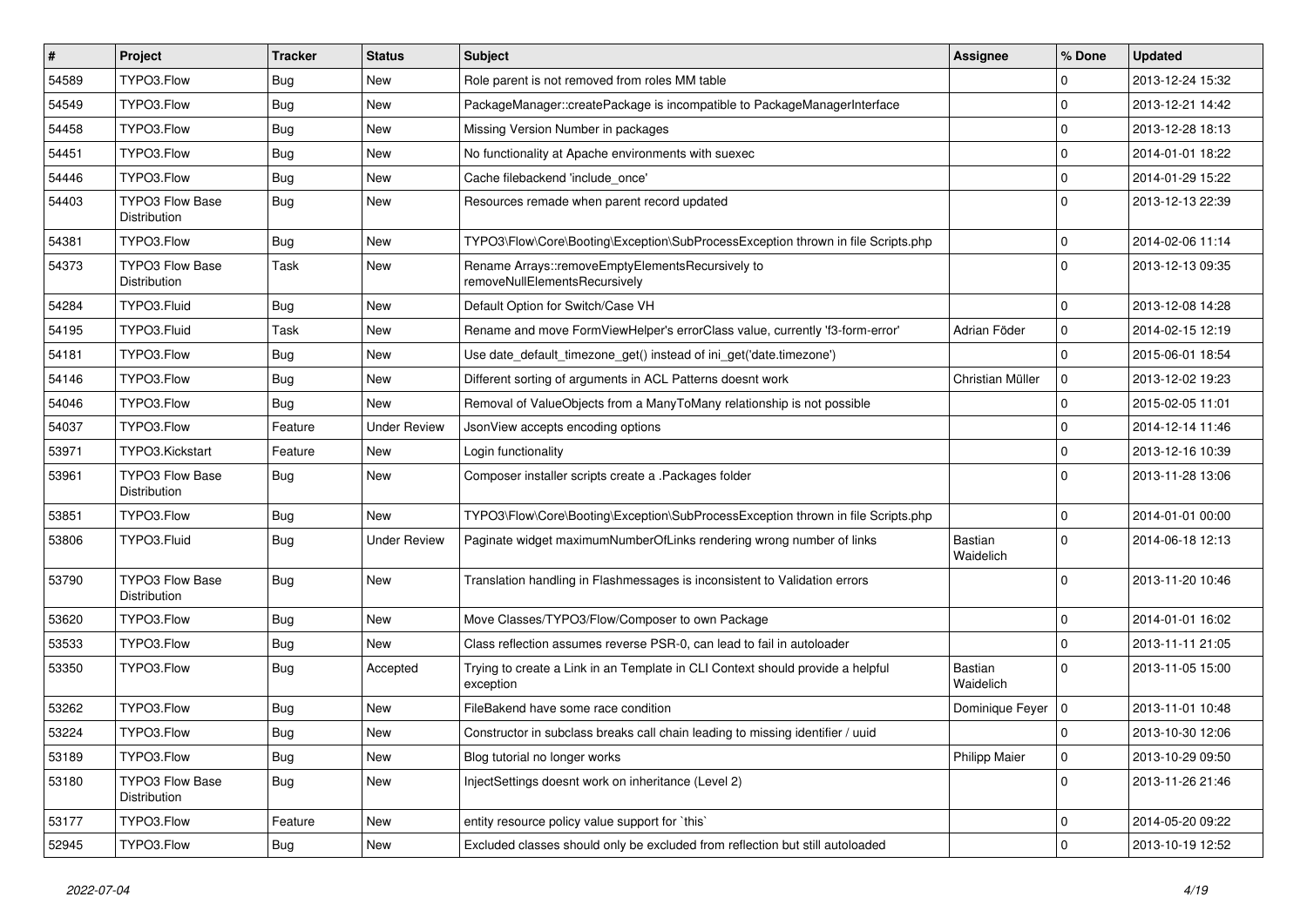| $\sharp$ | Project                                | <b>Tracker</b> | <b>Status</b>       | Subject                                                                                            | <b>Assignee</b> | % Done       | <b>Updated</b>   |
|----------|----------------------------------------|----------------|---------------------|----------------------------------------------------------------------------------------------------|-----------------|--------------|------------------|
| 52938    | <b>TYPO3 Flow Base</b><br>Distribution | Bug            | New                 | Resource stream wrapper doesn't work with foreign package                                          |                 | $\Omega$     | 2013-10-18 10:31 |
| 52909    | TYPO3.Flow                             | Bug            | New                 | Class Loader fallback to non-proxy hides fatal errors                                              |                 | $\mathbf 0$  | 2013-10-17 11:24 |
| 52640    | TYPO3.Fluid                            | Feature        | <b>Under Review</b> | Create an UnlessViewHelper as opposite to the IfViewHelper                                         | Marc Neuhaus    | $\mathbf 0$  | 2014-08-01 09:02 |
| 52591    | TYPO3.Fluid                            | Bug            | New                 | The Pagination Widget broken for joined objects                                                    |                 | $\Omega$     | 2013-10-07 21:59 |
| 52590    | TYPO3.Flow                             | Feature        | New                 | Provide a way to get the Doctrine QueryBuilder                                                     |                 | $\mathbf 0$  | 2013-10-11 10:39 |
| 52536    | TYPO3.Fluid                            | <b>Bug</b>     | <b>Under Review</b> | Errorclass not set if no property-attribute set                                                    |                 | $\mathbf 0$  | 2016-01-06 10:02 |
| 52526    | <b>TYPO3 Flow Base</b><br>Distribution | Bug            | New                 | Unfinished programming of DateTime converter                                                       |                 | $\Omega$     | 2013-10-04 10:36 |
| 52509    | TYPO3 Flow Base<br>Distribution        | <b>Bug</b>     | New                 | Child-Object's Identifier get's lost on Form-Submission with Validation Error                      |                 | $\Omega$     | 2013-10-03 16:18 |
| 52430    | TYPO3.Flow                             | <b>Bug</b>     | New                 | Cannot convert from UUID to auto-increment ID                                                      |                 | 0            | 2013-10-01 15:48 |
| 52419    | TYPO3.Fluid                            | <b>Bug</b>     | New                 | Wrong PHPDocs notation for default value inline f:translate viewhelper                             |                 | $\mathbf 0$  | 2013-10-01 09:10 |
| 52280    | TYPO3.Flow                             | Task           | <b>Under Review</b> | Throw Exception if there is an array in PSR-0 autoload                                             |                 | $\mathbf 0$  | 2013-10-05 11:30 |
| 52185    | TYPO3.Flow                             | <b>Bug</b>     | New                 | PositionalArraySorter should detect recursive dependencies                                         |                 | $\Omega$     | 2013-09-23 13:02 |
| 52014    | TYPO3.Flow                             | Bug            | New                 | Migration makes fields NOT NULL even though not true                                               |                 | 0            | 2013-10-15 18:27 |
| 52005    | TYPO3.Flow                             | Bug            | New                 | TYPO3\Flow\Error\Exception thrown in file ErrorHandler.php                                         |                 | $\Omega$     | 2013-09-14 14:22 |
| 51972    | TYPO3.Flow                             | <b>Bug</b>     | New                 | Joins for every deep property constraint make cartesian selection                                  | Adrian Föder    | $\mathbf 0$  | 2013-09-13 10:04 |
| 51847    | TYPO3.Flow                             | <b>Bug</b>     | New                 | Overiding controller actions with other required parameter sets results in fatal error.            |                 | $\Omega$     | 2013-09-09 10:54 |
| 51811    | TYPO3.Flow                             | <b>Bug</b>     | New                 | Improve session handle when the authenticated account is removed from persitance                   | Dominique Feyer | $\Omega$     | 2014-03-27 12:21 |
| 51809    | TYPO3.Flow                             | Bug            | <b>Under Review</b> | Commit "[BUGFIX] Published resources don't support symlinks" produces an fatal error<br>on Windows | Adrian Föder    | 100          | 2015-06-13 12:51 |
| 51763    | TYPO3.Flow                             | <b>Bug</b>     | New                 | HttpRequest always returns content of the current request                                          |                 | $\mathbf 0$  | 2015-02-20 12:53 |
| 51704    | TYPO3.Flow                             | Bug            | New                 | TYPO3\Flow\Error\Exception thrown in file ErrorHandler.php                                         |                 | 0            | 2013-09-17 08:42 |
| 51676    | TYPO3.Flow                             | Feature        | <b>Under Review</b> | Support of symlinks for Resources                                                                  |                 | 100          | 2015-06-13 12:51 |
| 51530    | TYPO3.Flow                             | Task           | New                 | Improve speed of Files::readDirectoryRecursively using RecursiveDirectoryIterator?                 |                 | $\Omega$     | 2013-08-29 19:49 |
| 51489    | TYPO3.Flow                             | <b>Bug</b>     | New                 | Doctrine\Common\Annotations\AnnotationException thrown in file<br>AnnotationException.php          |                 | $\Omega$     | 2014-02-06 10:20 |
| 51459    | TYPO3.Flow                             | Feature        | New                 | Allow catching of particular exceptions on property mapping                                        |                 | $\mathbf 0$  | 2013-10-22 13:44 |
| 51312    | TYPO3.Flow                             | Bug            | New                 | Default php error handler generates warning (when loading<br>TYPO3\Flow\Error\Exception class)     |                 | $\mathbf{0}$ | 2013-08-24 16:07 |
| 51286    | TYPO3.Flow                             | Task           | New                 | Custom error views should introduce a controller context somehow                                   |                 | $\mathbf 0$  | 2013-08-23 11:24 |
| 51277    | TYPO3.Fluid                            | Feature        | New                 | ViewHelper context should be aware of actual file occurrence                                       |                 | $\mathbf 0$  | 2013-08-23 08:43 |
| 51239    | TYPO3.Fluid                            | <b>Bug</b>     | <b>Under Review</b> | AbstractViewHelper use incorrect method signature for "\$this->systemLogger->log()"                | Adrian Föder    | 0            | 2014-04-11 11:17 |
| 51188    | TYPO3.Flow                             | Bug            | New                 | Doctrine does not respect AOP-injected properties                                                  |                 | $\mathbf 0$  | 2013-12-07 11:13 |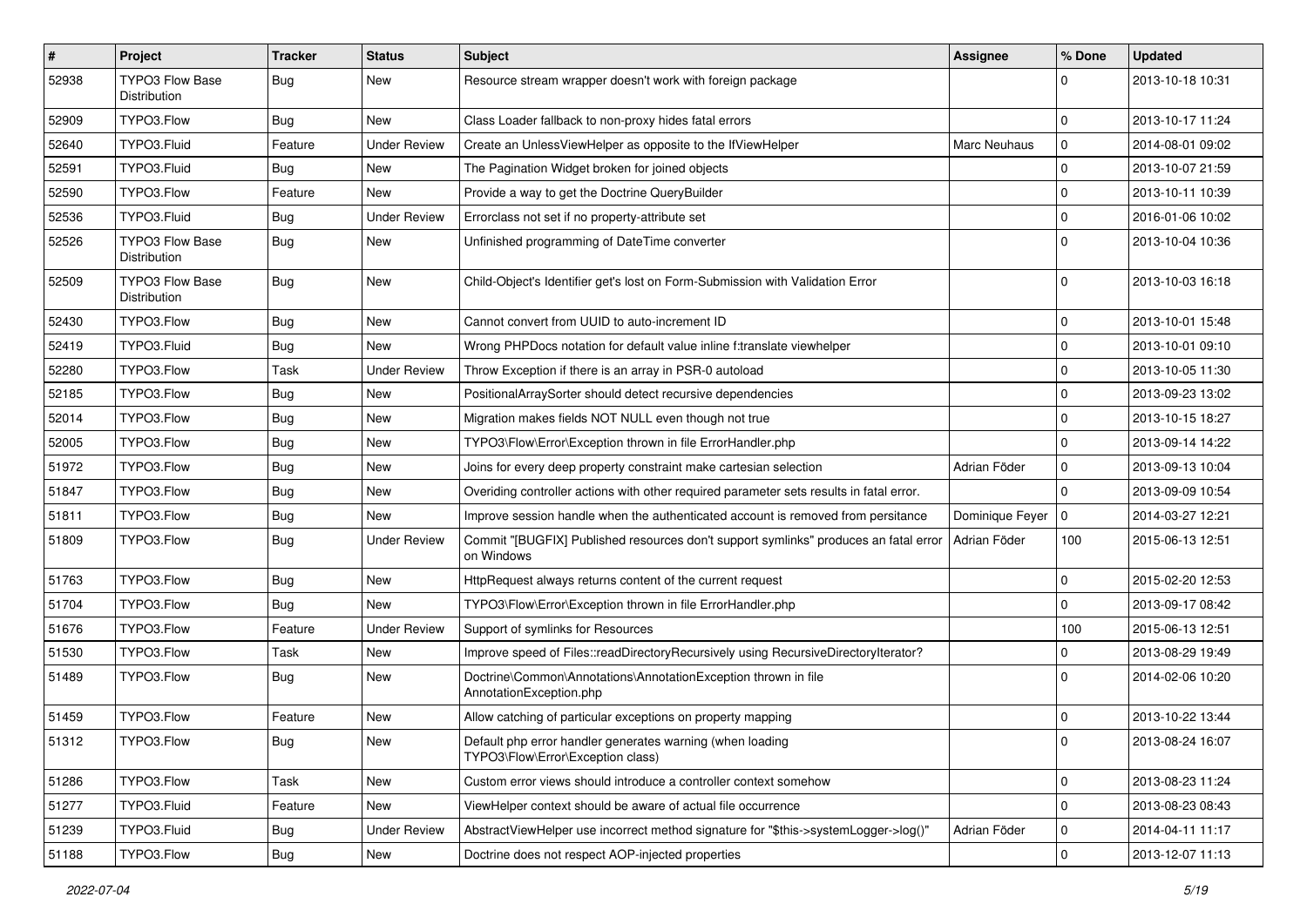| $\vert$ # | <b>Project</b>                         | <b>Tracker</b> | <b>Status</b>            | <b>Subject</b>                                                                                                                         | Assignee              | % Done      | <b>Updated</b>   |
|-----------|----------------------------------------|----------------|--------------------------|----------------------------------------------------------------------------------------------------------------------------------------|-----------------------|-------------|------------------|
| 51183     | <b>TYPO3 Flow Base</b><br>Distribution | Task           | New                      | CLI improvements                                                                                                                       |                       | 50          | 2015-02-25 17:45 |
| 51120     | TYPO3.Flow                             | Bug            | New                      | \TYPO3\Flow\Core\Booting::buildSubprocessCommand - wrong command if passed<br>more than one parameters                                 |                       | 0           | 2013-12-11 16:33 |
| 51100     | TYPO3.Fluid                            | Feature        | <b>New</b>               | Links with absolute URI should have the option of URI Scheme                                                                           |                       | 0           | 2013-08-16 12:06 |
| 50901     | TYPO3.Flow                             | Feature        | New                      | @IgnoreValidation also for class fields                                                                                                |                       | $\mathbf 0$ | 2014-02-21 10:01 |
| 50888     | TYPO3.Fluid                            | Bug            | <b>Under Review</b>      | WSOD by changing name of section and if Fluid caches are generated                                                                     |                       | $\Omega$    | 2014-08-26 15:52 |
| 50869     | TYPO3.Flow                             | Bug            | New                      | key() invoked on object                                                                                                                |                       | $\mathbf 0$ | 2013-08-07 13:18 |
| 50395     | TYPO3.Flow                             | Bug            | Accepted                 | Route cache caches routes for non dispatchable requests                                                                                | Bastian<br>Waidelich  | $\Omega$    | 2013-10-14 12:00 |
| 50382     | TYPO3.Flow                             | Task           | New                      | Impossible to use arguments in CLI that are added by overriding<br>initializeCommandMethodArguments()                                  |                       | $\Omega$    | 2013-08-19 14:32 |
| 50342     | TYPO3.Flow                             | <b>Bug</b>     | New                      | PropertyMapper: Use of interface method before implementation check                                                                    |                       | 0           | 2013-07-23 16:42 |
| 50262     | TYPO3.Flow                             | Feature        | New                      | Add Keywords to composer Json                                                                                                          |                       | $\mathbf 0$ | 2013-07-21 22:49 |
| 50255     | <b>TYPO3 Flow Base</b><br>Distribution | Bug            | New                      | Different collations runnig migrate/update                                                                                             |                       | $\Omega$    | 2013-11-16 23:05 |
| 50130     | <b>TYPO3 Flow Base</b><br>Distribution | Bug            | Needs<br>Feedback        | Different fallback for php.exe on windows                                                                                              |                       | $\Omega$    | 2013-07-21 21:43 |
| 50115     | TYPO3.Flow                             | Feature        | <b>Under Review</b>      | During the policy loading, we need to take care if class exist                                                                         | Dominique Feyer   0   |             | 2013-10-04 10:23 |
| 50080     | TYPO3.Flow                             | Bug            | <b>Needs</b><br>Feedback | Broken concept for CLI/Web separation                                                                                                  | Karsten<br>Dambekalns | $\Omega$    | 2013-08-13 08:42 |
| 49806     | TYPO3.Flow                             | Task           | Accepted                 | Date formatting should care about the time zone                                                                                        | Adrian Föder          | $\mathbf 0$ | 2013-07-09 10:16 |
| 49801     | TYPO3.Flow                             | Bug            | New                      | TYPO3\Flow\Security\Exception\AccessDeniedException thrown in file<br>TYPO3 Flow Security Authorization AccessDecisionVoterManager.php |                       | $\Omega$    | 2013-07-09 04:53 |
| 49780     | TYPO3.Flow                             | <b>Bug</b>     | New                      | Roles are not synchronized                                                                                                             |                       | $\Omega$    | 2013-07-08 10:11 |
| 49756     | TYPO3.Fluid                            | Feature        | <b>Under Review</b>      | Select values by array key in checkbox viewhelper                                                                                      |                       | $\Omega$    | 2014-03-25 02:40 |
| 49600     | TYPO3.Fluid                            | <b>Bug</b>     | New                      | f:form tag shown as a HTML on frontend                                                                                                 |                       | 0           | 2013-12-04 13:04 |
| 49566     | TYPO3.Flow                             | Bug            | New                      | NULL source values are not handled correctly                                                                                           | Adrian Föder          | $\mathbf 0$ | 2013-07-02 08:21 |
| 49423     | TYPO3.Flow                             | <b>Bug</b>     | New                      | Role name and packageKey are not accessible                                                                                            |                       | $\Omega$    | 2013-09-05 10:26 |
| 49373     | TYPO3.Flow                             | <b>Bug</b>     | New                      | Methods policy with key "Controllers" is ignored                                                                                       |                       | $\mathbf 0$ | 2013-06-24 10:03 |
| 49372     | TYPO3.Flow                             | <b>Bug</b>     | New                      | ObjectConverter ignores implemented interface when mapping subtype                                                                     |                       | 0           | 2013-06-24 09:24 |
| 49050     | TYPO3.Flow                             | Feature        | New                      | Allow Subqueries in QueryInterface                                                                                                     |                       | $\mathbf 0$ | 2013-06-12 10:43 |
| 49039     | TYPO3.Flow                             | Feature        | New                      | RFC: Use PSR-3 logger interface in Flow                                                                                                |                       | $\mathbf 0$ | 2013-07-10 15:19 |
| 49038     | TYPO3.Fluid                            | <b>Bug</b>     | New                      | form.select does not select the first item if prependOptionValue is used                                                               |                       | 0           | 2013-06-11 22:11 |
| 49025     | TYPO3.Flow                             | Task           | <b>Under Review</b>      | Dynamic locale detection / determination                                                                                               | Adrian Föder          | 0           | 2013-12-28 10:48 |
| 49011     | TYPO3.Flow                             | Bug            | <b>Under Review</b>      | Support executing TYPO3.Flow inside a PHAR                                                                                             |                       | $\mathbf 0$ | 2014-10-03 15:21 |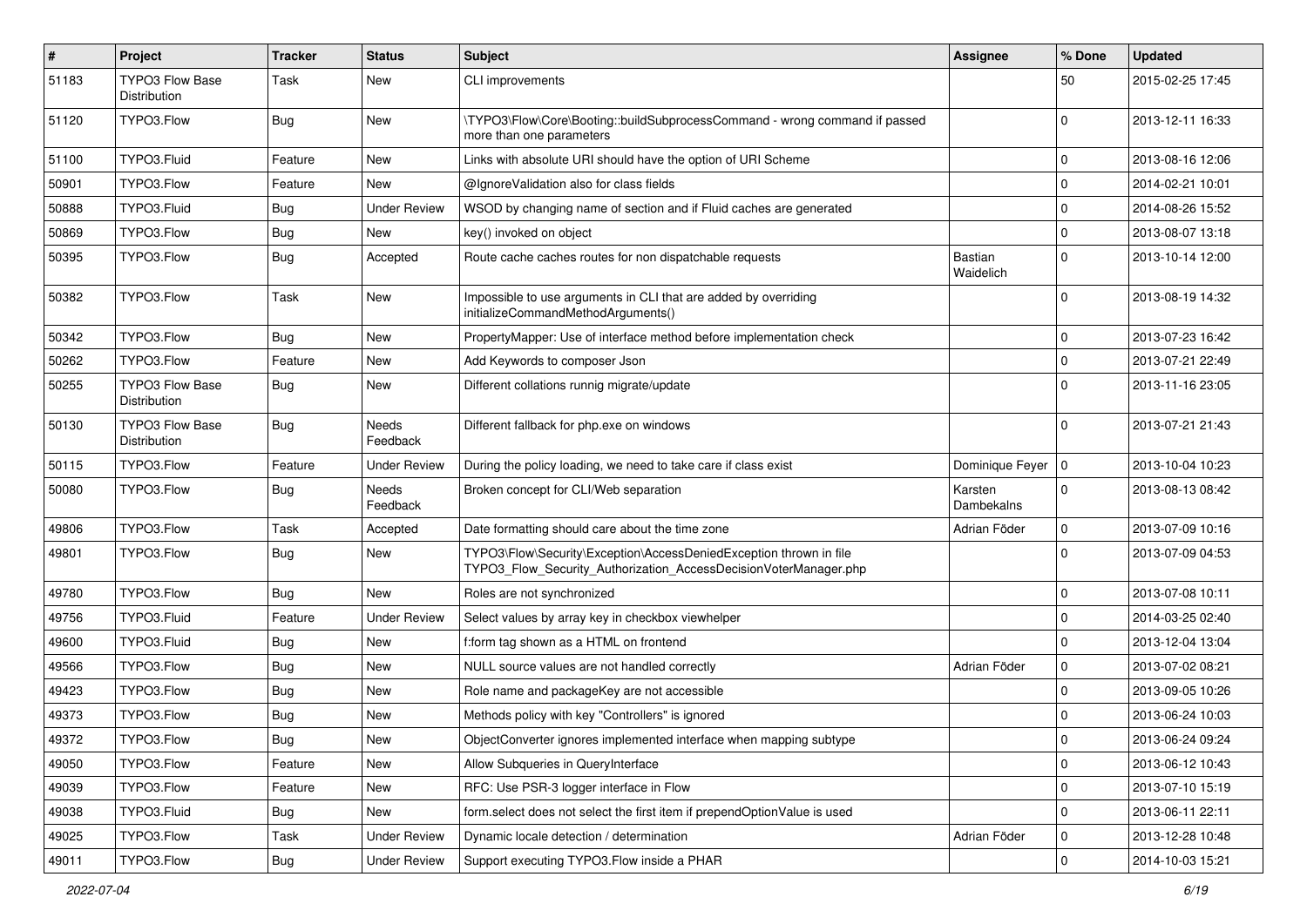| $\sharp$ | Project                                | <b>Tracker</b> | <b>Status</b>            | Subject                                                                                                                                           | Assignee              | % Done      | <b>Updated</b>   |
|----------|----------------------------------------|----------------|--------------------------|---------------------------------------------------------------------------------------------------------------------------------------------------|-----------------------|-------------|------------------|
| 48898    | TYPO3.Flow                             | <b>Bug</b>     | New                      | configuration for roles fails if one of Policy yaml files contain empty "roles array"                                                             | Christian Müller      | 0           | 2013-06-05 19:06 |
| 48873    | TYPO3.Flow                             | <b>Bug</b>     | New                      | Error when calling resourceManager->deleteResource on unpublished Resource                                                                        |                       | $\Omega$    | 2013-06-05 13:46 |
| 48862    | TYPO3.Flow                             | Feature        | New                      | Possibility to exclude package from file monitoring                                                                                               |                       | $\mathbf 0$ | 2013-06-05 10:03 |
| 48657    | TYPO3.Flow                             | Feature        | <b>Under Review</b>      | support HTTP_RANGE                                                                                                                                |                       | $\Omega$    | 2013-06-20 16:19 |
| 48596    | TYPO3.Flow                             | <b>Bug</b>     | <b>Under Review</b>      | IgnoredTags configuration should be easier to configure from packages                                                                             | Alexander Berl        | $\mathbf 0$ | 2015-02-14 13:00 |
| 48532    | TYPO3.Flow                             | <b>Bug</b>     | <b>Under Review</b>      | JsonView Configuration behaves differently for arrays and objects                                                                                 | Alexander Berl        | $\mathbf 0$ | 2014-06-11 15:53 |
| 48430    | TYPO3.Flow                             | Bug            | New                      | Default validator-messages are not correctly formatted                                                                                            |                       | $\Omega$    | 2013-05-22 00:36 |
| 48429    | TYPO3.Flow                             | Bug            | New                      | Remove- and update-actions on repository are not persisted                                                                                        |                       | $\mathbf 0$ | 2013-05-24 18:44 |
| 48409    | TYPO3.Flow                             | Feature        | New                      | Introduce new Annotation "Slot" for wiring signal and slots                                                                                       |                       | $\mathbf 0$ | 2013-05-23 19:02 |
| 48355    | TYPO3.Fluid                            | Feature        | New                      | Assign output of viewhelper to template variable for further processing.                                                                          |                       | $\mathbf 0$ | 2013-07-06 18:05 |
| 48296    | TYPO3.Flow                             | Task           | Needs<br>Feedback        | Missing method in ExceptionHandlerInterface                                                                                                       |                       | $\Omega$    | 2013-05-21 11:39 |
| 48167    | TYPO3.Flow                             | Feature        | Accepted                 | Command line account and role browsing                                                                                                            | Adrian Föder          | $\mathbf 0$ | 2013-05-21 13:28 |
| 48093    | TYPO3.Flow                             | <b>Bug</b>     | New                      | AbstractCompositeValidators memory consumption continuously grow                                                                                  |                       | $\mathbf 0$ | 2013-05-21 11:49 |
| 47951    | TYPO3.Flow                             | Feature        | New                      | Warn if persistence stack is not empty at the end of a get-request                                                                                |                       | $\Omega$    | 2013-05-21 13:28 |
| 47950    | TYPO3.Flow                             | Bug            | New                      | import of remote resources                                                                                                                        |                       | $\mathbf 0$ | 2013-05-21 11:52 |
| 47859    | TYPO3.Flow                             | Task           | Accepted                 | Logging: Do not log all decisions in \TYPO3\Flow\Security\Aspect\LoggingAspect                                                                    | Robert Lemke          | $\mathbf 0$ | 2013-08-14 16:10 |
| 47858    | TYPO3.Flow                             | Bug            | <b>Needs</b><br>Feedback | Remove .htaccess from Composer Installer Essentials                                                                                               | Christopher<br>Hlubek | $\Omega$    | 2013-08-14 15:35 |
| 47818    | TYPO3.Welcome                          | Bug            | New                      | Wrong link on Welcome screen                                                                                                                      |                       | $\mathbf 0$ | 2013-05-02 12:01 |
| 47669    | TYPO3.Fluid                            | Task           | New                      | FormViewHelper does not define the default request method                                                                                         |                       | $\mathbf 0$ | 2013-04-28 16:39 |
| 47638    | <b>TYPO3 Flow Base</b><br>Distribution | Bug            | New                      | Delete a ValueObject by its identity                                                                                                              |                       | $\Omega$    | 2013-04-27 13:14 |
| 47637    | <b>TYPO3 Flow Base</b><br>Distribution | <b>Bug</b>     | New                      | Property with @ORM\Column(nullable=true,type="decimal",scale=2) results as type<br>"string" in Collection Objects and not as expected as "double" |                       | $\Omega$    | 2013-04-27 12:14 |
| 47601    | TYPO3 Flow Base<br>Distribution        | <b>Bug</b>     | New                      | Template Path of Submodules contains lowercase Namespace                                                                                          |                       | $\Omega$    | 2013-04-26 14:33 |
| 47487    | TYPO3.Flow                             | Bug            | New                      | Functional test classes in package without classes are not compiled                                                                               |                       | $\mathbf 0$ | 2013-05-21 12:19 |
| 47456    | TYPO3.Flow                             | Feature        | New                      | ManyToOne and OneToOne Relations of Objects passed as Action Argument are<br>loaded automatically                                                 |                       | $\Omega$    | 2013-08-28 15:11 |
| 47429    | TYPO3.Flow                             | Bug            | New                      | Global policy files no longer allowed                                                                                                             |                       | $\mathbf 0$ | 2013-07-14 19:20 |
| 47423    | <b>TYPO3 Flow Base</b><br>Distribution | Task           | <b>Under Review</b>      | Decouple TYPO3. Party from Flow                                                                                                                   | Christian Müller      | $\mathbf 0$ | 2013-04-22 09:34 |
| 47419    | TYPO3 Flow Base<br>Distribution        | Bug            | New                      | Composer issues                                                                                                                                   |                       | $\mathbf 0$ | 2013-08-14 15:34 |
| 47404    | TYPO3.Flow                             | Feature        | New                      | Add getters and setters methods for introduced properties                                                                                         |                       | $\mathsf 0$ | 2013-05-21 13:28 |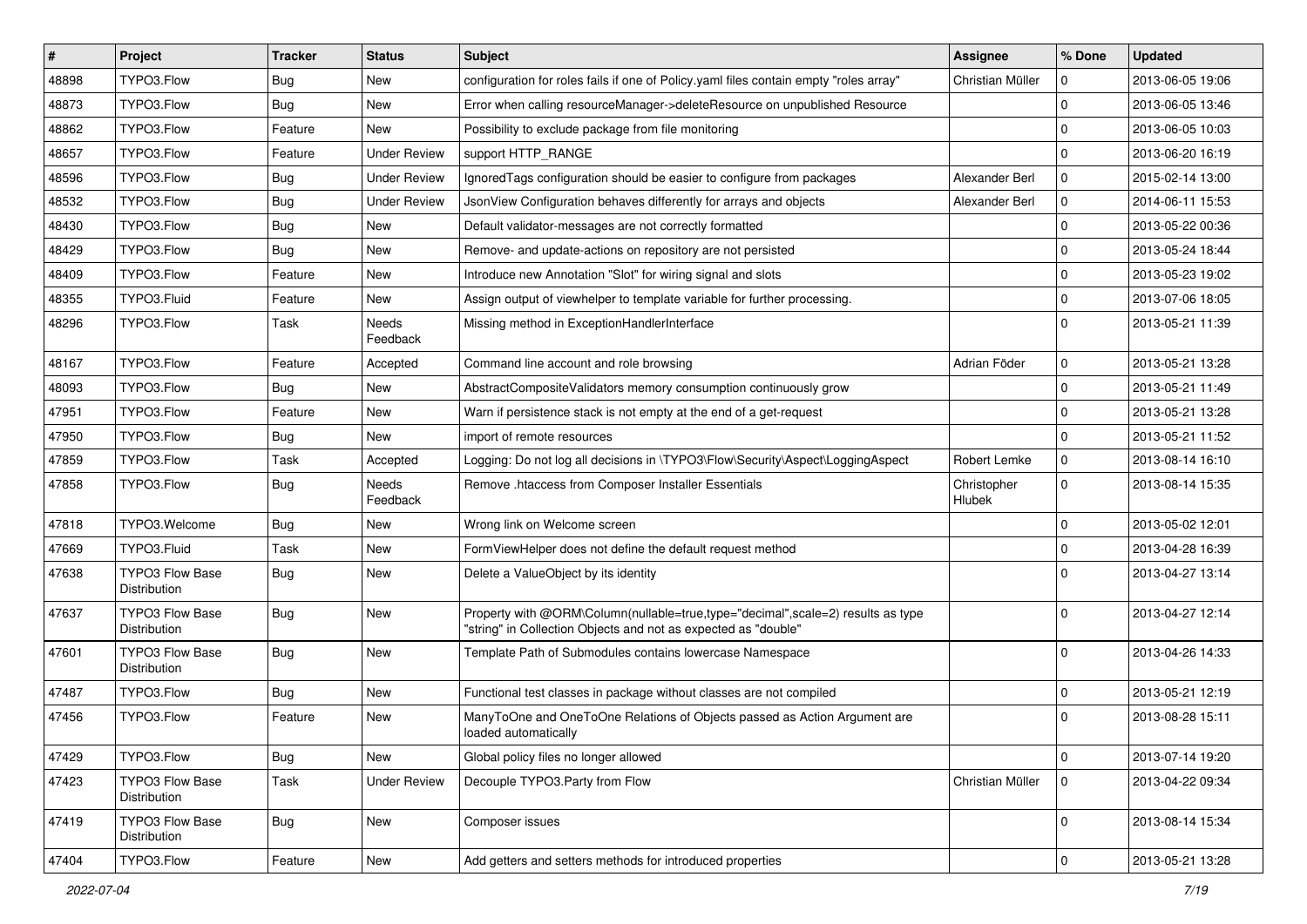| #     | Project                                | <b>Tracker</b> | <b>Status</b>       | <b>Subject</b>                                                                                                               | Assignee                     | % Done       | <b>Updated</b>   |
|-------|----------------------------------------|----------------|---------------------|------------------------------------------------------------------------------------------------------------------------------|------------------------------|--------------|------------------|
| 47339 | TYPO3.Flow                             | Feature        | Needs<br>Feedback   | Allow RequestHandlers to get the current Request injected                                                                    | Alexander Berl               | $\Omega$     | 2013-05-21 13:28 |
| 47331 | TYPO3.Flow                             | Bug            | Accepted            | ObjectManager shutdown with Dependency Injection Proxy causes fatal errors                                                   |                              | $\Omega$     | 2013-05-21 13:06 |
| 47325 | TYPO3.Flow                             | Bug            | <b>Under Review</b> | ReflectionData and classSchema caches need not be freezable                                                                  |                              | $\Omega$     | 2013-05-21 13:08 |
| 47273 | TYPO3.Flow                             | Feature        | New                 | Support mapping properties with differing types for setter and property                                                      |                              | $\Omega$     | 2013-05-21 13:28 |
| 47236 | TYPO3.Flow                             | <b>Bug</b>     | Needs<br>Feedback   | Error at offset 6279 of 6338                                                                                                 |                              | $\Omega$     | 2014-02-14 09:35 |
| 47191 | TYPO3.Flow                             | Feature        | <b>Under Review</b> | Make (property) Validators aware of parent class and the property they belong to                                             |                              | $\mathbf 0$  | 2015-02-13 18:25 |
| 47075 | TYPO3.Flow                             | Feature        | New                 | Make Exception more meaningful                                                                                               |                              | $\Omega$     | 2013-05-21 13:28 |
| 47073 | TYPO3.Flow                             | <b>Bug</b>     | New                 | Cookie causes Error after Update                                                                                             |                              | $\mathbf 0$  | 2014-12-16 11:59 |
| 47052 | <b>TYPO3 Flow Base</b><br>Distribution | Bug            | New                 | Clear doctrine caches after migration applied                                                                                |                              | $\Omega$     | 2013-04-08 18:30 |
| 47006 | TYPO3.Fluid                            | <b>Bug</b>     | <b>Under Review</b> | widget identifier are not unique                                                                                             |                              | $\Omega$     | 2017-02-09 15:45 |
| 46974 | TYPO3.Flow                             | <b>Bug</b>     | Accepted            | Original and Proxy class in one file makes it difficult to reach 100% code coverage for<br>functional tests                  | Christian Müller             | 0            | 2013-05-21 13:28 |
| 46910 | TYPO3.Flow                             | Feature        | New                 | Composer integration - PackageStates.php                                                                                     |                              | $\mathbf 0$  | 2013-05-21 13:28 |
| 46823 | TYPO3.Flow                             | Task           | Accepted            | Detect APC and APCu correctly                                                                                                |                              | $\Omega$     | 2013-09-18 09:28 |
| 46816 | TYPO3.Flow                             | Feature        | New                 | Add xcache cache backend                                                                                                     |                              | $\mathbf 0$  | 2013-05-21 13:28 |
| 46716 | TYPO3.Flow                             | Bug            | New                 | Empty class names in DependencyInjection proxy code when using Caches /<br>Factory-created dependencies                      |                              | $\Omega$     | 2013-05-21 13:22 |
| 46689 | TYPO3.Flow                             | <b>Bug</b>     | New                 | The new ClassLoader swallows Fatal Errors                                                                                    | <b>Marc Neuhaus</b>          | $\mathbf 0$  | 2013-05-14 09:21 |
| 46545 | TYPO3.Fluid                            | Feature        | New                 | Better support for arrays in options of SelectViewHelper                                                                     |                              | $\Omega$     | 2013-03-22 13:35 |
| 46425 | TYPO3.Flow                             | Task           | <b>Under Review</b> | DI proxy classes use raw reflection instead of RelfectionService                                                             | Christian Müller             | $\mathbf 0$  | 2013-08-14 15:35 |
| 46371 | TYPO3.Flow                             | Feature        | New                 | Support compilation of static information in proxy classes                                                                   | Christopher<br><b>Hlubek</b> | $\Omega$     | 2013-03-16 21:26 |
| 46318 | TYPO3.Flow                             | Feature        | New                 | [caching framework] Extend cache interface to handle multiple entries                                                        |                              | $\mathbf 0$  | 2013-03-15 12:19 |
| 46289 | TYPO3.Fluid                            | Bug            | Needs<br>Feedback   | Enable Escaping Interceptor in XML request format                                                                            |                              | $\Omega$     | 2013-08-14 15:35 |
| 46257 | TYPO3.Fluid                            | Feature        | <b>Under Review</b> | Add escape sequence support for Fluid                                                                                        |                              | $\mathbf 0$  | 2015-01-26 09:00 |
| 46244 | TYPO3 Flow Base<br>Distribution        | <b>Bug</b>     | Under Review        | Remove call to PHP_BINDIR in CoreCommandController                                                                           |                              | $\Omega$     | 2013-03-19 11:39 |
| 46216 | TYPO3.Flow                             | Feature        | New                 | Add wincache cache backend                                                                                                   |                              | $\mathbf 0$  | 2013-03-12 20:55 |
| 46210 | TYPO3.Flow                             | <b>Bug</b>     | Needs<br>Feedback   | securityContext->getParty() in the initializeObject() method of a session-Scope object<br>throws exception on second request |                              | $\mathbf 0$  | 2013-03-27 10:44 |
| 46120 | TYPO3.Flow                             | Bug            | New                 | Important step missing in the installation chapter                                                                           |                              | $\mathbf 0$  | 2013-03-08 10:23 |
| 46097 | TYPO3.Flow                             | <b>Bug</b>     | New                 | Logged in user gets session of an other logged in user                                                                       | Robert Lemke                 | $\mathbf{0}$ | 2013-03-07 12:52 |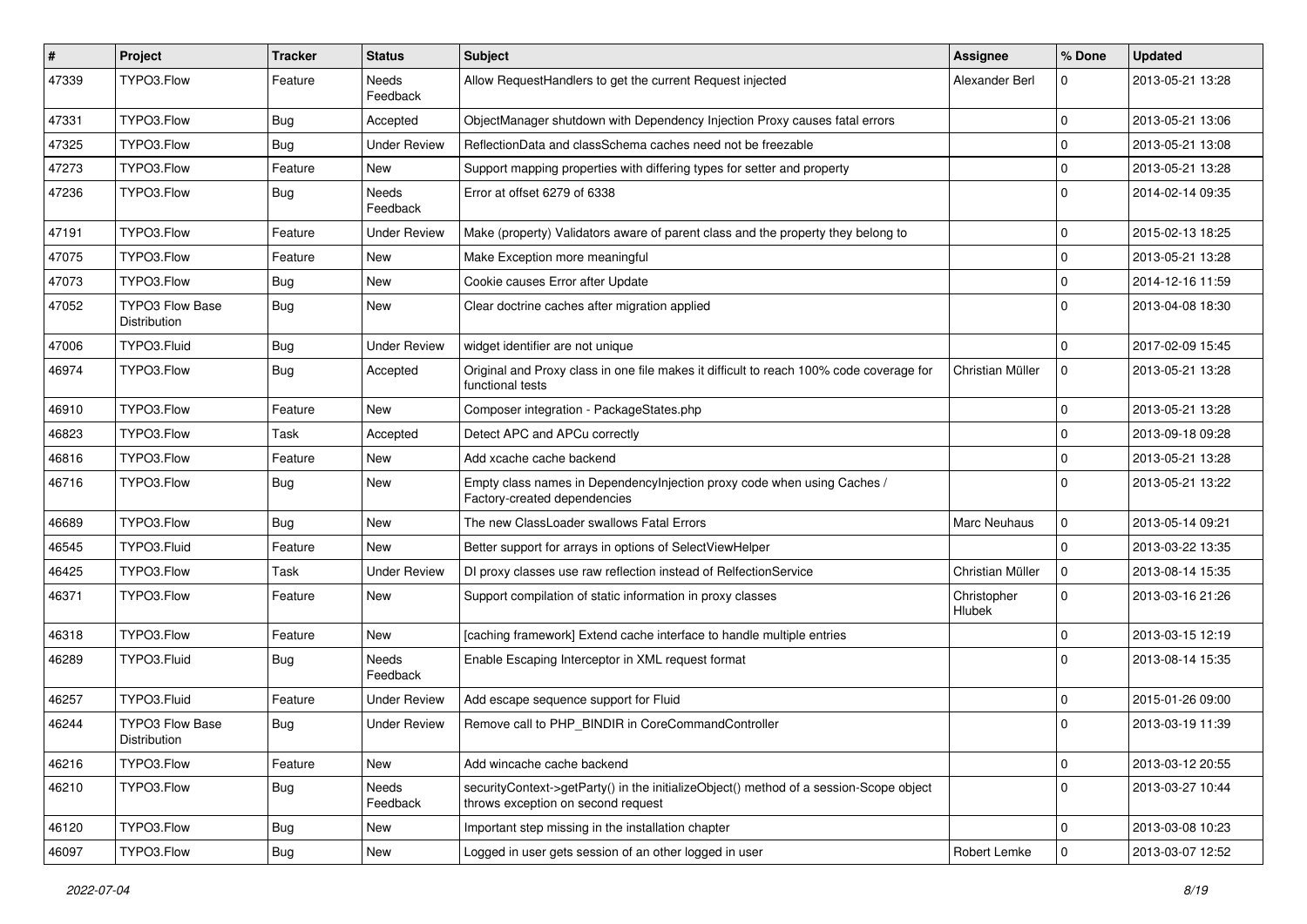| $\vert$ # | <b>Project</b>                                | <b>Tracker</b> | <b>Status</b>            | <b>Subject</b>                                                                                                       | Assignee                     | % Done      | <b>Updated</b>   |
|-----------|-----------------------------------------------|----------------|--------------------------|----------------------------------------------------------------------------------------------------------------------|------------------------------|-------------|------------------|
| 46091     | TYPO3.Fluid                                   | Task           | Needs<br>Feedback        | Show source file name and position on exceptions during parsing                                                      |                              | 0           | 2013-03-07 11:26 |
| 46073     | TYPO3.Flow                                    | <b>Bug</b>     | <b>Under Review</b>      | Scripts::executeCommand must be usable outsite of TYPO3.Flow                                                         |                              | $\mathbf 0$ | 2013-03-06 19:14 |
| 46066     | TYPO3.Flow                                    | Bug            | New                      | Currency formatter uses wrong format for ISO 4217 currency codes                                                     |                              | $\mathbf 0$ | 2013-03-06 16:29 |
| 46063     | TYPO3.Flow                                    | Feature        | New                      | Implement username password provider with "remember me" persistent cookie                                            | Christopher<br><b>Hlubek</b> | $\mathbf 0$ | 2014-09-23 00:26 |
| 46050     | TYPO3.Flow                                    | Feature        | New                      | To decouple log file writing at Logger->logException                                                                 |                              | $\mathbf 0$ | 2013-03-05 21:43 |
| 46011     | TYPO3.Flow                                    | Task           | New                      | Validate annotation with missing type should throw useful error                                                      |                              | $\mathbf 0$ | 2013-03-04 12:42 |
| 46010     | TYPO3.Flow                                    | <b>Bug</b>     | New                      | Generating a DiscriminatorMap with base class in different namespace does not work                                   |                              | $\mathbf 0$ | 2013-03-04 12:30 |
| 46009     | TYPO3.Flow                                    | Task           | New                      | Improve error message for missing class in Flow annotation driver                                                    |                              | $\mathbf 0$ | 2013-03-04 12:25 |
| 45917     | TYPO3.Flow                                    | Bug            | New                      | RoutePartHandler transliteration must be improved                                                                    |                              | $\mathbf 0$ | 2014-02-17 09:13 |
| 45851     | TYPO3.Flow                                    | Feature        | Needs<br>Feedback        | Allow referencing environment variables in Settings.yaml                                                             | Adrian Föder                 | $\Omega$    | 2013-04-30 14:12 |
| 45669     | TYPO3.Flow                                    | Bug            | New                      | PersistentObjectConverter does not convert ValueObjects by identity                                                  |                              | $\mathbf 0$ | 2013-02-20 17:59 |
| 45640     | TYPO3.Flow                                    | <b>Bug</b>     | New                      | Every relation is set to cascade=all if the related entity is no aggregate root                                      |                              | $\mathbf 0$ | 2013-02-20 15:31 |
| 45623     | TYPO3.Flow                                    | <b>Bug</b>     | <b>New</b>               | SQL error when calling TYPO3.Blog Setup controller                                                                   |                              | $\Omega$    | 2013-02-21 12:16 |
| 45611     | TYPO3.Flow                                    | Bug            | New                      | Destruction of session after logout should be configurable                                                           |                              | $\mathbf 0$ | 2013-02-19 16:41 |
| 45413     | <b>TYPO3 Flow Base</b><br><b>Distribution</b> | <b>Bug</b>     | <b>Under Review</b>      | Overriding boolean properties using Objects yaml is broken                                                           |                              | 100         | 2013-12-10 13:26 |
| 45409     | TYPO3.Flow                                    | Feature        | <b>New</b>               | Support validation of abstract nested properties                                                                     |                              | $\Omega$    | 2013-05-21 13:28 |
| 45405     | TYPO3.Flow                                    | <b>Bug</b>     | Accepted                 | Uncaught Exception in DynamicRoutePart                                                                               | Bastian<br>Waidelich         | $\mathbf 0$ | 2014-03-05 11:19 |
| 45394     | TYPO3.Fluid                                   | Task           | <b>New</b>               | Forwardport Unit test for standalone view                                                                            |                              | $\Omega$    | 2013-02-11 22:39 |
| 45386     | TYPO3.Flow                                    | Bug            | New                      | Package::buildArrayOfClassFiles tries to determine class names from file paths                                       |                              | $\mathbf 0$ | 2013-02-11 19:54 |
| 45384     | TYPO3.Fluid                                   | <b>Bug</b>     | New                      | Persisted entity object in widget-configuration cannot be deserialized (after reload)                                |                              | $\Omega$    | 2013-08-14 15:35 |
| 45345     | TYPO3.Fluid                                   | Feature        | <b>Needs</b><br>Feedback | Easy to use comments for fluid that won't show in output                                                             |                              | $\Omega$    | 2013-03-26 20:40 |
| 45272     | TYPO3.Flow                                    | Bug            | <b>New</b>               | Related Value Objects get deleted by default cascading                                                               |                              | $\mathbf 0$ | 2013-02-08 13:50 |
| 45253     | TYPO3.Flow                                    | Task           | Accepted                 | Throw exception in PointcutMethodNameFilter if given method's argument does not<br>match the actual method signature | Christian Müller             | $\mathbf 0$ | 2013-03-07 16:33 |
| 45249     | TYPO3.Flow                                    | Bug            | New                      | Update composer project-create command listing                                                                       |                              | $\mathbf 0$ | 2013-02-07 15:17 |
| 45164     | <b>TYPO3 Flow Base</b><br>Distribution        | Feature        | Accepted                 | Define syntax for validation rules in YAML                                                                           | Karsten<br>Dambekalns        | $\Omega$    | 2013-02-05 10:52 |
| 45153     | TYPO3.Fluid                                   | Feature        | New                      | f:be.menus.actionMenuItem - Detection of the current select option is insufficient                                   |                              | $\mathbf 0$ | 2013-02-04 23:17 |
| 45103     | TYPO3.Flow                                    | Feature        | New                      | Make static resource URI generation available outside of Fluid                                                       |                              | $\Omega$    | 2013-02-03 13:16 |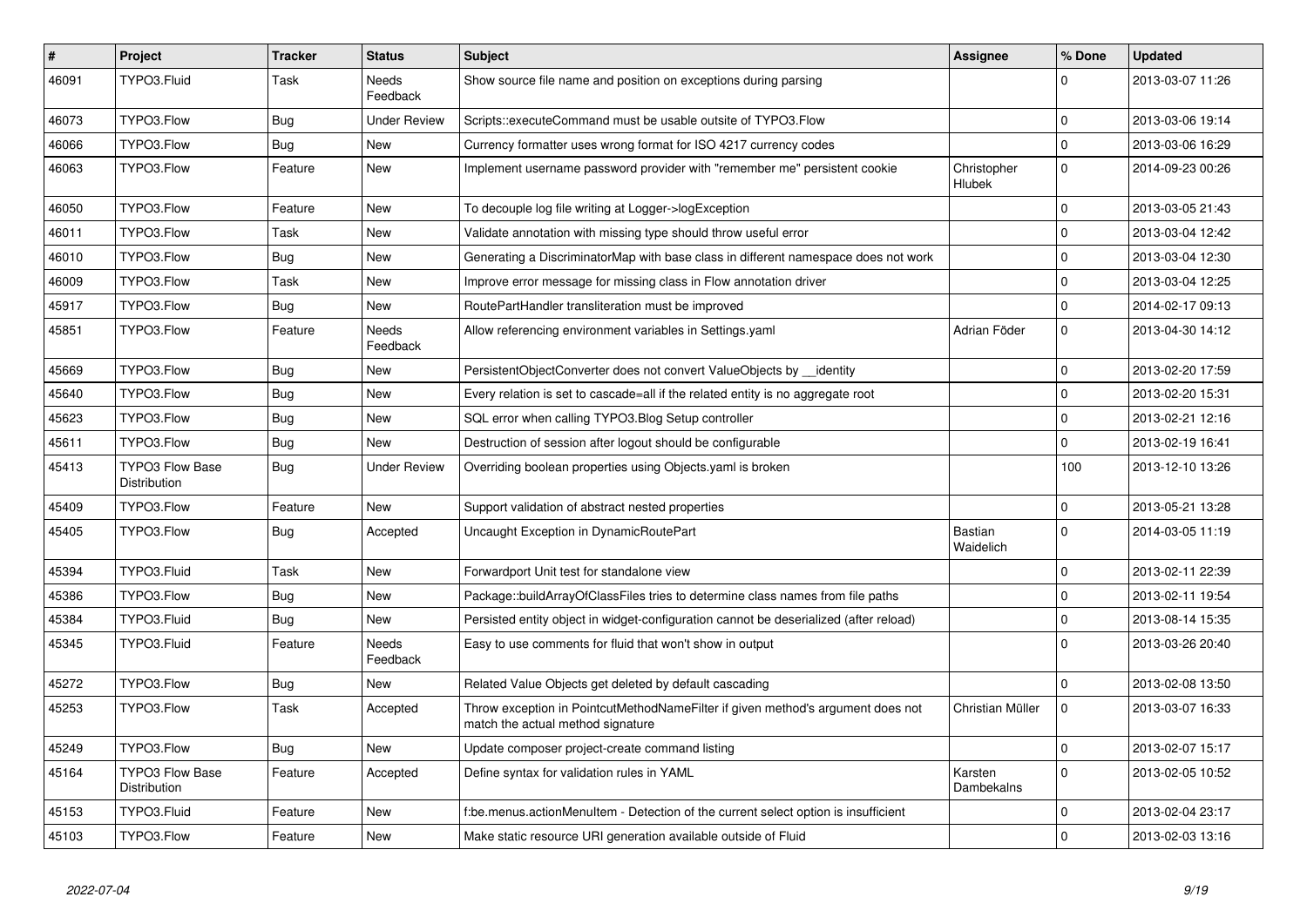| $\vert$ # | Project                                | <b>Tracker</b> | <b>Status</b>            | Subject                                                                               | Assignee               | % Done       | <b>Updated</b>   |
|-----------|----------------------------------------|----------------|--------------------------|---------------------------------------------------------------------------------------|------------------------|--------------|------------------|
| 45100     | TYPO3.Flow                             | Feature        | <b>Under Review</b>      | RequestDispatchingAspect should check if entry point can handle current request       | Christopher<br>Hlubek  | 0            | 2013-02-08 15:32 |
| 45041     | TYPO3.Flow                             | Bug            | New                      | Set file permissions doesnt work                                                      |                        | $\mathbf 0$  | 2013-08-14 15:35 |
| 44891     | TYPO3.Flow                             | Feature        | New                      | Routes should be able to enforce http/https protocol                                  |                        | $\mathbf 0$  | 2014-05-14 19:55 |
| 44738     | TYPO3.Flow                             | Feature        | New                      | Re-Validation of argument's custom validators                                         |                        | $\mathbf 0$  | 2013-01-23 09:19 |
| 44712     | TYPO3.Flow                             | Task           | Accepted                 | Decouple Argument-Building in the HTTP-Request-Constructor                            |                        | $\mathbf 0$  | 2013-01-23 11:19 |
| 44684     | <b>TYPO3 Flow Base</b><br>Distribution | <b>Bug</b>     | New                      | Authorization header redirect in .htaccess strips the Basic-prefix                    |                        | $\Omega$     | 2014-09-16 23:41 |
| 44563     | TYPO3.Flow                             | Feature        | New                      | Logged in users via HTTP Basic always get re-authenticated                            |                        | $\mathbf 0$  | 2013-01-16 11:28 |
| 44542     | TYPO3.Flow                             | Task           | <b>New</b>               | Mention the risk of requestPatterns regarding foreign package's SecurityContext usage | Adrian Föder           | $\mathbf 0$  | 2013-01-17 18:39 |
| 44396     | TYPO3.Flow                             | Task           | Accepted                 | Move Doctrine ORM integration onto own namespace                                      | Karsten<br>Dambekalns  | $\mathbf 0$  | 2013-05-21 13:28 |
| 44375     | TYPO3.Flow                             | Task           | Accepted                 | Make all persistence reads go through repositories                                    | Karsten<br>Dambekalns  | $\mathbf 0$  | 2013-05-21 13:28 |
| 44361     | TYPO3.Flow                             | <b>Bug</b>     | New                      | TYPO3\Flow\I18n\Formatter\DatetimeFormatter - caching DATETIME type                   |                        | $\Omega$     | 2013-08-14 15:35 |
| 44314     | TYPO3.Flow                             | Task           | Accepted                 | slightly file permissions for /Configuration/* and /Data/Persistent/EncryptionKey     | Karsten<br>Dambekalns  | $\Omega$     | 2013-11-25 14:21 |
| 44244     | TYPO3.Flow                             | <b>Bug</b>     | New                      | defaultOrderings aren't applied on related objects                                    |                        | $\mathbf{0}$ | 2013-01-09 18:41 |
| 44234     | TYPO3.Fluid                            | <b>Bug</b>     | <b>Under Review</b>      | selectViewHelper's sorting does not respect locale collation                          |                        | 0            | 2014-07-31 17:15 |
| 44203     | TYPO3.Flow                             | <b>Bug</b>     | <b>Needs</b><br>Feedback | Session implementation is still racy                                                  | Robert Lemke           | $\mathbf 0$  | 2013-08-14 15:35 |
| 44186     | TYPO3.Flow                             | Bug            | New                      | Request does not accept custom Content-Type                                           |                        | $\mathbf 0$  | 2013-08-14 15:35 |
| 44185     | TYPO3.Flow                             | <b>Bug</b>     | New                      | XML body always need a root node                                                      |                        | $\mathbf 0$  | 2013-08-14 15:35 |
| 44184     | TYPO3.Flow                             | <b>Bug</b>     | New                      | Request arguments are not merged correctly for single object actions                  |                        | $\mathbf 0$  | 2013-08-14 15:35 |
| 44148     | TYPO3.Flow                             | Bug            | New                      | Documentation for executeCommand() needs clarification                                |                        | $\mathbf 0$  | 2013-08-14 15:35 |
| 44123     | TYPO3.Flow                             | Feature        | New                      | Make the "Flow requires the PHP setting "date.timezone"" error more beautiful         |                        | $\mathbf 0$  | 2013-12-25 01:55 |
| 44078     | <b>TYPO3 Flow Base</b><br>Distribution | Task           | New                      | Probably false behavior in symlinked environment                                      |                        | $\Omega$     | 2012-12-18 13:17 |
| 43993     | TYPO3.Flow                             | <b>Task</b>    | New                      | Warn when no migrations are found at all during doctrine: migrate                     |                        | $\mathbf 0$  | 2012-12-14 09:30 |
| 43967     | TYPO3.Flow                             | <b>Bug</b>     | New                      | Error in evaluating orphanRemoval in Flow Annotation driver                           |                        | $\mathbf 0$  | 2013-01-03 11:00 |
| 43947     | TYPO3.Flow                             | <b>Bug</b>     | New                      | Redirect to login after Session timeout                                               |                        | $\mathbf 0$  | 2012-12-13 12:35 |
| 43930     | TYPO3.Flow                             | Task           | Needs<br>Feedback        | Remove canRender() completely?!                                                       | Sebastian<br>Kurfuerst | $\mathbf 0$  | 2012-12-18 15:09 |
| 43841     | TYPO3.Flow                             | Feature        | New                      | Add package support to validation errors                                              |                        | $\mathbf 0$  | 2012-12-10 16:20 |
| 43621     | TYPO3.Flow                             | <b>Bug</b>     | <b>Under Review</b>      | Composer installer overwrites Settings.yaml.example                                   | Karsten<br>Dambekalns  | $\mathbf 0$  | 2013-11-26 19:12 |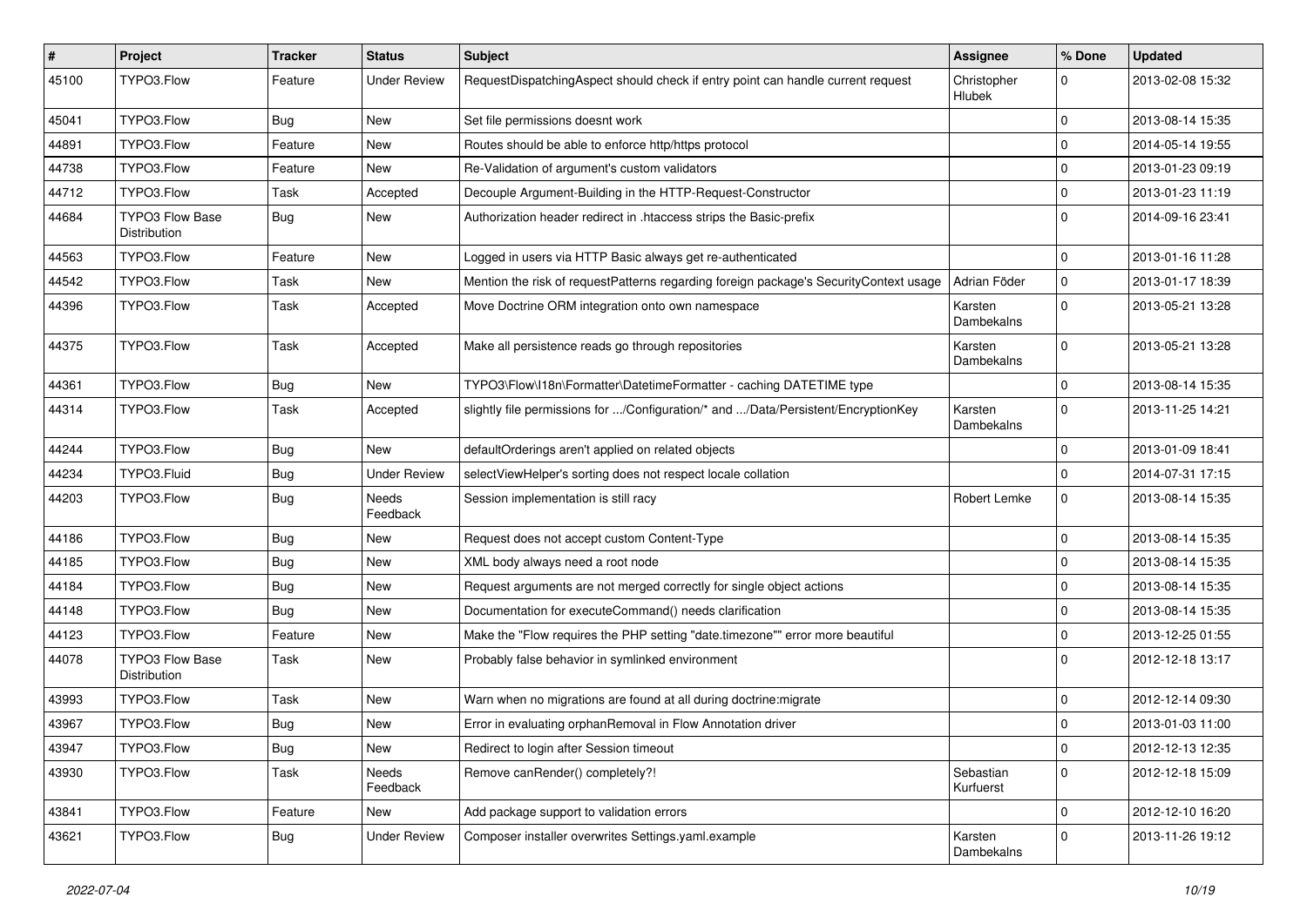| #     | Project                                | <b>Tracker</b> | <b>Status</b>       | Subject                                                                                        | Assignee                | % Done      | <b>Updated</b>   |
|-------|----------------------------------------|----------------|---------------------|------------------------------------------------------------------------------------------------|-------------------------|-------------|------------------|
| 43572 | TYPO3.Flow                             | Feature        | New                 | Uri should support manipulation of query arguments                                             |                         | $\Omega$    | 2012-12-04 09:55 |
| 43541 | TYPO3.Flow                             | <b>Bug</b>     | New                 | Incomplete classes path detection for PSR-0                                                    |                         | $\mathbf 0$ | 2013-08-14 15:35 |
| 43424 | TYPO3.Kickstart                        | Feature        | <b>Under Review</b> | Support subpackage when kickstarting model & repository                                        | Karsten<br>Dambekalns   | $\mathbf 0$ | 2014-11-20 22:35 |
| 43346 | TYPO3.Fluid                            | Feature        | <b>Under Review</b> | Allow property mapping configuration via template                                              | Karsten<br>Dambekalns   | $\Omega$    | 2013-12-16 10:14 |
| 43192 | TYPO3.Flow                             | <b>Bug</b>     | Accepted            | findByIdentifier() for non-persisted objects not working for custom identifier properties      | Karsten<br>Dambekalns   | $\Omega$    | 2013-05-21 13:28 |
| 43190 | TYPO3.Flow                             | <b>Bug</b>     | Accepted            | Misleading exception message for incompatible database structure                               | Karsten<br>Dambekalns   | $\Omega$    | 2013-08-14 15:35 |
| 43082 | TYPO3.Flow                             | Feature        | Needs<br>Feedback   | Add CLI support for scaffolding models, views, controller                                      |                         | $\mathbf 0$ | 2015-01-05 11:39 |
| 43072 | TYPO3.Fluid                            | Task           | New                 | Remove TOKENS for adding templates fallback in Backporter                                      |                         | 0           | 2012-11-18 14:20 |
| 43071 | TYPO3.Fluid                            | Task           | New                 | Remove TOKENS for adding fallback teplates in B                                                |                         | $\mathbf 0$ | 2012-11-18 14:22 |
| 42888 | TYPO3.Flow                             | Bug            | Needs<br>Feedback   | ResourceManager chokes on non existing files                                                   |                         | $\Omega$    | 2012-11-12 18:02 |
| 42743 | TYPO3.Fluid                            | Task           | New                 | Remove inline style for hidden form fields                                                     |                         | 0           | 2012-11-06 23:09 |
| 42606 | TYPO3.Flow                             | Bug            | <b>New</b>          | Content Security with nested objects                                                           |                         | $\Omega$    | 2012-12-13 12:35 |
| 42601 | TYPO3.Flow                             | Bug            | <b>Under Review</b> | Content Security: QOM rewriting is omitted if used in certain cases in an Action<br>Controller | Robert Lemke            | 100         | 2013-08-14 15:35 |
| 42550 | TYPO3.Flow                             | Task           | <b>Under Review</b> | Add top-level .htaccess to block everything but Web                                            | Karsten<br>Dambekalns   | $\Omega$    | 2012-12-11 22:43 |
| 42520 | TYPO3.Flow                             | Bug            | New                 | Cache must be flushed globally for package state changes                                       |                         | 0           | 2015-02-25 17:45 |
| 42465 | TYPO3.Flow                             | Task           | New                 | Document i18n settings                                                                         |                         | $\mathbf 0$ | 2013-08-14 15:35 |
| 42408 | TYPO3 Flow Base<br>Distribution        | Story          | New                 | Locale Detection / Selection                                                                   |                         | 0           | 2013-06-11 13:31 |
| 42407 | <b>TYPO3 Flow Base</b><br>Distribution | Story          | <b>New</b>          | Asset Management                                                                               |                         | $\Omega$    | 2012-10-26 09:02 |
| 42397 | TYPO3.Fluid                            | Feature        | <b>New</b>          | Missing viewhelper for general links                                                           |                         | $\mathbf 0$ | 2012-10-25 19:20 |
| 42240 | TYPO3.Eel                              | Task           | New                 | Make Eel usable outside of TYPO3 Flow                                                          |                         | 0           | 2012-10-21 12:32 |
| 42101 | TYPO3.Flow                             | <b>Bug</b>     | New                 | Proxyclasses are not rebuild in Development context unless cache is empty                      |                         | $\mathbf 0$ | 2013-08-14 15:35 |
| 41900 | TYPO3.Flow                             | Feature        | Accepted            | Check for duplicate PSR-0 autoload namespaces                                                  | Christian Jul<br>Jensen | 0           | 2013-05-21 13:28 |
| 41843 | TYPO3 Flow Base<br>Distribution        | <b>Bug</b>     | New                 | Composer and rename issues (umbrella issue)                                                    |                         | 60          | 2013-01-15 17:19 |
| 41832 | TYPO3.Flow                             | Task           | New                 | Improve error handling for incompatible packages                                               | Christian Jul<br>Jensen | 0           | 2012-10-10 14:44 |
| 41807 | TYPO3.Flow                             | Task           | <b>Under Review</b> | Initialize the eventmanager in the EntityManagerInterface                                      |                         | $\mathbf 0$ | 2013-05-21 13:28 |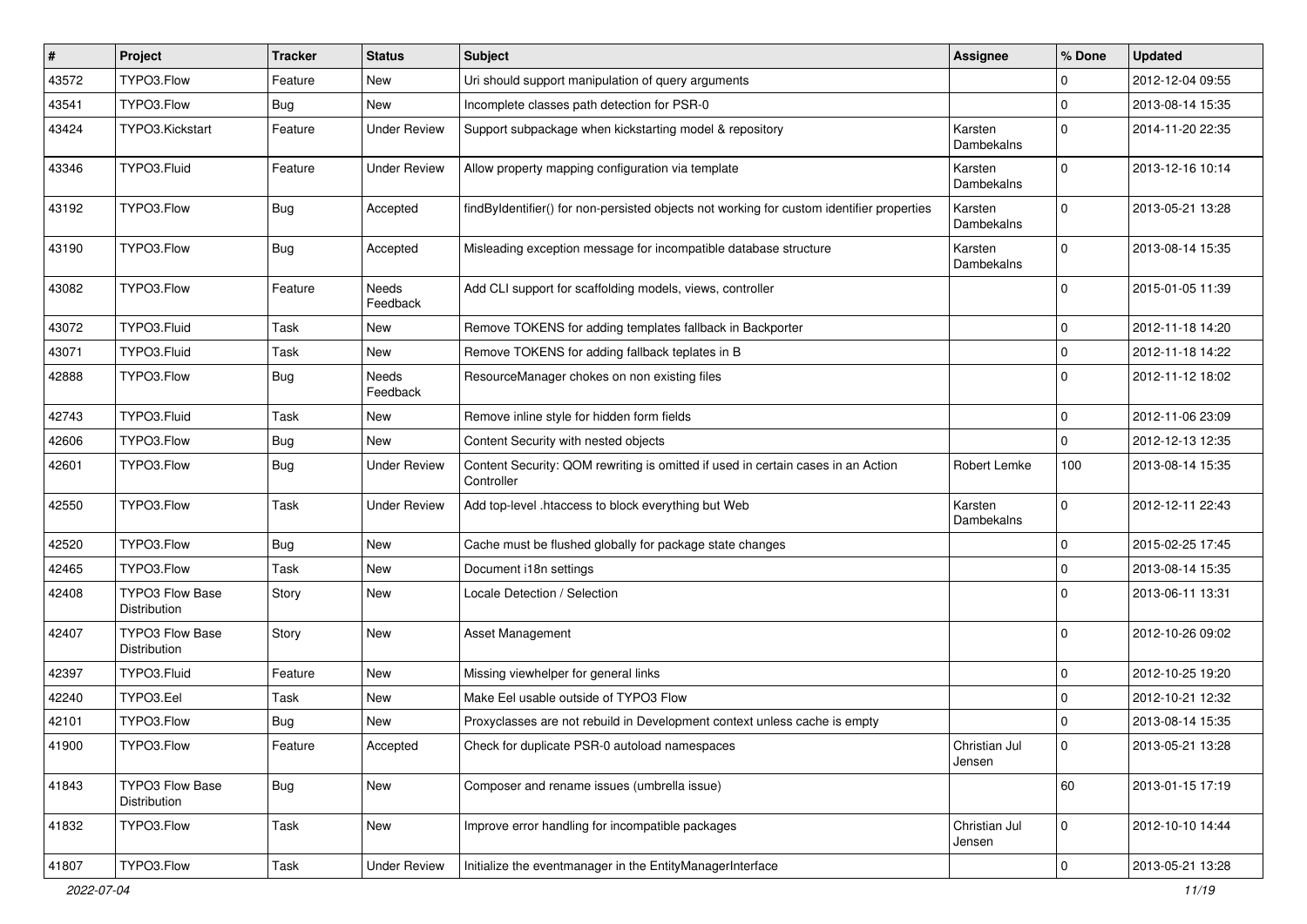| $\pmb{\#}$ | Project                                | <b>Tracker</b> | <b>Status</b>       | Subject                                                                                                      | Assignee               | % Done      | <b>Updated</b>   |
|------------|----------------------------------------|----------------|---------------------|--------------------------------------------------------------------------------------------------------------|------------------------|-------------|------------------|
| 41727      | TYPO3.Flow                             | <b>Bug</b>     | Accepted            | @Flow\Identity and @ORM\InheritanceType("JOINED") can't be used together                                     | Karsten<br>Dambekalns  | $\Omega$    | 2013-01-21 17:15 |
| 41533      | TYPO3.Flow                             | <b>Bug</b>     | Needs<br>Feedback   | Ignored object-validation in editAction when redirecting back from updateAction                              |                        | 0           | 2012-10-10 09:27 |
| 41508      | <b>TYPO3 Flow Base</b><br>Distribution | Task           | <b>Under Review</b> | Replace Jasmine by Buster.js                                                                                 |                        | $\Omega$    | 2012-10-01 20:58 |
| 41496      | TYPO3.Flow                             | Bug            | <b>New</b>          | Upload identical Resources, deleting fails                                                                   |                        | $\mathbf 0$ | 2012-10-01 17:57 |
| 41420      | TYPO3.Flow                             | Feature        | New                 | Support entity versioning                                                                                    |                        | $\mathbf 0$ | 2012-09-27 14:11 |
| 41414      | TYPO3.Flow                             | Task           | Needs<br>Feedback   | Check packageKey naming / file structure below Packages/Vendor                                               |                        | $\Omega$    | 2012-11-07 11:39 |
| 41148      | TYPO3.Flow                             | Bug            | New                 | Converting of ValueObjects                                                                                   |                        | $\mathbf 0$ | 2012-12-13 12:35 |
| 41029      | TYPO3.Flow                             | <b>Bug</b>     | Accepted            | Method security is also evaluating abstract classes                                                          | Karsten<br>Dambekalns  | $\mathbf 0$ | 2013-01-19 21:55 |
| 40998      | TYPO3.Fluid                            | <b>Bug</b>     | <b>Under Review</b> | Missing parent request namespaces in form field name prefix                                                  | Sebastian<br>Kurfuerst | 0           | 2013-08-14 15:39 |
| 40854      | TYPO3.Flow                             | Task           | New                 | Update security documentation (authentication in 1.2)                                                        |                        | $\Omega$    | 2013-08-14 15:35 |
| 40824      | TYPO3.Flow                             | <b>Bug</b>     | Needs<br>Feedback   | Modified action controller methods not detected properly                                                     | Andreas Förthner       | 0           | 2012-10-01 20:33 |
| 40802      | TYPO3.Flow                             | Bug            | Accepted            | Documentation mistake (authentication)                                                                       | Karsten<br>Dambekalns  | $\Omega$    | 2014-03-20 14:13 |
| 40555      | TYPO3.Flow                             | Feature        | Accepted            | Missing command arguments parameter in Core\Booting\Scripts::executeCommand()                                | Karsten<br>Dambekalns  | $\Omega$    | 2013-05-21 13:28 |
| 40418      | TYPO3.Flow                             | Feature        | Needs<br>Feedback   | Add an option to flow3:cache:flush thats keeps user sessions active                                          |                        | $\Omega$    | 2014-10-03 20:17 |
| 40410      | TYPO3.Flow                             | <b>Bug</b>     | Needs<br>Feedback   | Exception when using Apc, Memcached of Redis cache backend for reflection status<br>and object configuration | Karsten<br>Dambekalns  | $\Omega$    | 2012-10-25 15:56 |
| 40283      | TYPO3.Flow                             | <b>Bug</b>     | New                 | New constructor in grandparent class not called                                                              |                        | $\mathbf 0$ | 2012-12-13 12:35 |
| 40081      | TYPO3.Fluid                            | Feature        | New                 | Allow assigned variables as keys in arrays                                                                   |                        | $\mathbf 0$ | 2013-10-02 09:38 |
| 40064      | TYPO3.Fluid                            | <b>Bug</b>     | New                 | Multiselect is not getting persisted                                                                         |                        | $\mathbf 0$ | 2014-03-27 22:12 |
| 39990      | TYPO3.Fluid                            | Bug            | New                 | Same form twice in one template: hidden fields for empty values are only rendered<br>once                    |                        | $\Omega$    | 2012-08-20 11:21 |
| 39936      | TYPO3.Fluid                            | Feature        | New                 | registerTagAttribute should handle default values                                                            |                        | 0           | 2013-01-21 23:29 |
| 39910      | TYPO3.Flow                             | Feature        | Accepted            | Ability to query user based on roles                                                                         |                        | $\mathbf 0$ | 2013-05-21 13:28 |
| 39791      | TYPO3.Flow                             | <b>Bug</b>     | New                 | Reflection data of old aspect is not removed                                                                 |                        | $\mathbf 0$ | 2013-08-14 15:40 |
| 39790      | TYPO3.Kickstart                        | Feature        | New                 | Allow forward slashes where backslashes need to be specified                                                 |                        | 0           | 2012-08-14 09:28 |
| 39788      | TYPO3.Flow                             | Feature        | New                 | RFC: Repository based NotExistsValidator                                                                     |                        | $\mathbf 0$ | 2012-08-14 16:14 |
| 39699      | TYPO3.Flow                             | Bug            | Accepted            | SQL DDL for TYPO3\FLOW3\Cache\Backend\PdoBackend                                                             | Karsten<br>Dambekalns  | $\mathbf 0$ | 2012-12-13 12:35 |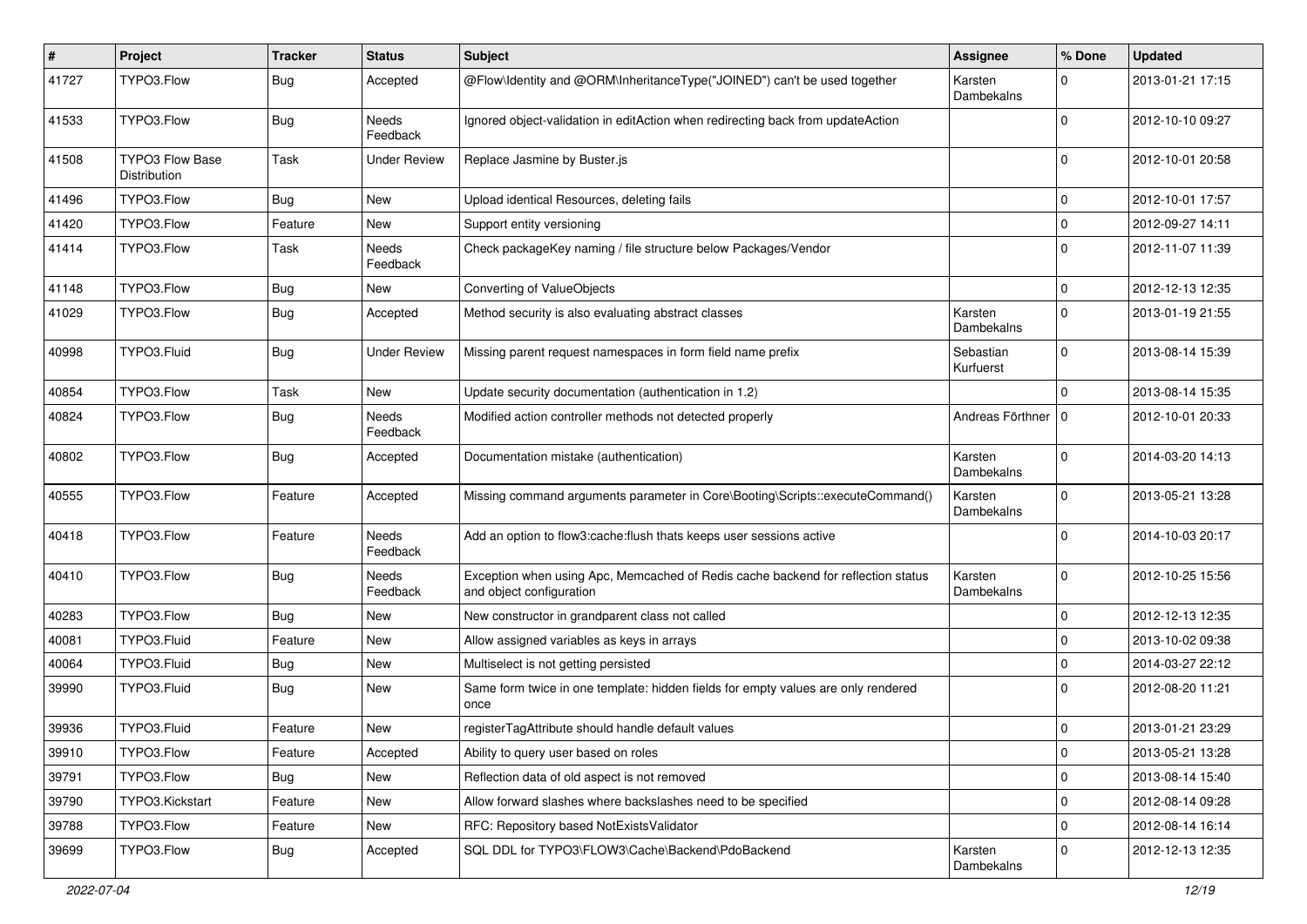| #     | Project                         | <b>Tracker</b> | <b>Status</b>       | Subject                                                                                                   | Assignee               | % Done         | <b>Updated</b>   |
|-------|---------------------------------|----------------|---------------------|-----------------------------------------------------------------------------------------------------------|------------------------|----------------|------------------|
| 39674 | TYPO3.Flow                      | <b>Bug</b>     | New                 | \TYPO3\FLOW3\var_dump behaves weird in controller actions doing return                                    |                        | 0              | 2012-08-10 10:09 |
| 39609 | TYPO3.Flow                      | Feature        | Accepted            | <b>Migration Version</b>                                                                                  | Karsten<br>Dambekalns  | 50             | 2013-05-21 13:28 |
| 39432 | TYPO3 Flow Base<br>Distribution | Task           | New                 | Clarify introducing properties                                                                            |                        | 0              | 2012-07-31 23:34 |
| 39414 | TYPO3.Flow                      | Bug            | New                 | Security Documentation                                                                                    |                        | $\mathbf 0$    | 2012-12-15 21:41 |
| 39253 | TYPO3.Flow                      | Feature        | Accepted            | Remove mirroring mode option and code                                                                     | Karsten<br>Dambekalns  | $\Omega$       | 2013-05-21 13:28 |
| 39096 | TYPO3.Flow                      | Bug            | New                 | Unnecessary compile invoked in non production context?                                                    |                        | $\Omega$       | 2013-08-14 15:35 |
| 39088 | TYPO3.Flow                      | Feature        | New                 | Add a sgnalslot before compilation                                                                        |                        | $\mathbf 0$    | 2012-12-11 10:30 |
| 38980 | TYPO3.Flow                      | Bug            | New                 | ActionController: behavior of required arguments is not consistent                                        |                        | $\mathbf 0$    | 2014-05-27 14:14 |
| 38875 | TYPO3 Flow Base<br>Distribution | Suggestion     | New                 | Have a Translator object available in action controllers                                                  |                        | $\Omega$       | 2012-07-11 15:00 |
| 38459 | TYPO3.Eel                       | Bug            | New                 | Accessing a not present property/method should error verbosely                                            | Sebastian<br>Kurfuerst | $\mathbf 0$    | 2012-08-07 17:06 |
| 38379 | TYPO3.Eel                       | Feature        | <b>New</b>          | Implement a Eel-ViewHelper                                                                                |                        | $\mathbf 0$    | 2013-04-08 11:03 |
| 38369 | TYPO3.Fluid                     | Bug            | New                 | Resource ViewHelpers should not fall back to request package                                              |                        | $\mathbf 0$    | 2012-06-25 15:55 |
| 38222 | TYPO3.Flow                      | Feature        | New                 | Step execution signals with concrete name                                                                 |                        | $\mathbf 0$    | 2013-02-21 16:39 |
| 38216 | TYPO3.Flow                      | Bug            | Needs<br>Feedback   | Static method calls in reflected classes refer to _Original class                                         |                        | $\Omega$       | 2012-12-13 12:35 |
| 38130 | TYPO3.Fluid                     | Feature        | New                 | Checkboxes and multiple select fields should have an assignable default value                             |                        | $\mathbf 0$    | 2012-06-17 09:54 |
| 38065 | TYPO3.Flow                      | Feature        | New                 | Implement content security for DQL queries                                                                | Andreas Förthner   0   |                | 2013-05-21 13:28 |
| 38038 | TYPO3.Flow                      | Task           | Accepted            | Proofread FLOW3 manual                                                                                    | Ryan J. Peterson   0   |                | 2012-08-17 11:16 |
| 38004 | TYPO3.Flow                      | Bug            | Accepted            | Missing CheatSheet folder for Getting Started manual                                                      | Karsten<br>Dambekalns  | 0              | 2014-11-07 10:58 |
| 37885 | TYPO3.Flow                      | Feature        | <b>New</b>          | Add CLI to show the object-configuration for a FLOW3 object-name                                          | <b>Martin Ficzel</b>   | $\mathbf 0$    | 2013-05-21 13:28 |
| 37846 | TYPO3.Flow                      | Feature        | New                 | Should be able to declare more than one controllerObjectName per requestPatterns                          |                        | $\mathbf 0$    | 2012-06-11 11:10 |
| 37831 | TYPO3.Flow                      | Task           | New                 | Evaluate using PHP 5.4's internal web server for Functional Testing                                       |                        | $\mathbf 0$    | 2012-06-08 09:27 |
| 37619 | TYPO3.Fluid                     | Bug            | New                 | Fatal Error when using variable in name attribute of Section ViewHelper                                   |                        | $\mathbf 0$    | 2012-05-30 23:17 |
| 37571 | TYPO3.Flow                      | Bug            | New                 | Inherited proxies fail when implementing clone                                                            |                        | $\mathbf 0$    | 2012-06-04 12:15 |
| 37564 | TYPO3.Flow                      | <b>Bug</b>     | New                 | Validation of Parent Object containing properties of type ManyToOne and<br>ManyToMany to same Target      |                        | $\overline{0}$ | 2012-05-29 11:55 |
| 37473 | TYPO3.Flow                      | <b>Bug</b>     | New                 | Subsequent Exceptions related to Doctrine Entity Manager makes it snap shut                               |                        | $\mathbf 0$    | 2012-10-25 10:29 |
| 37405 | TYPO3.Flow                      | Feature        | <b>Under Review</b> | When changing a property wich is used in routing the Link-VH should direkt to the new<br>properties value |                        | $\mathbf 0$    | 2014-11-02 18:25 |
| 37373 | TYPO3.Flow                      | Feature        | Under Review        | Make annotation overrides / "injection" via Objects.yaml possible                                         | <b>Marc Neuhaus</b>    | $\mathbf 0$    | 2013-05-21 13:28 |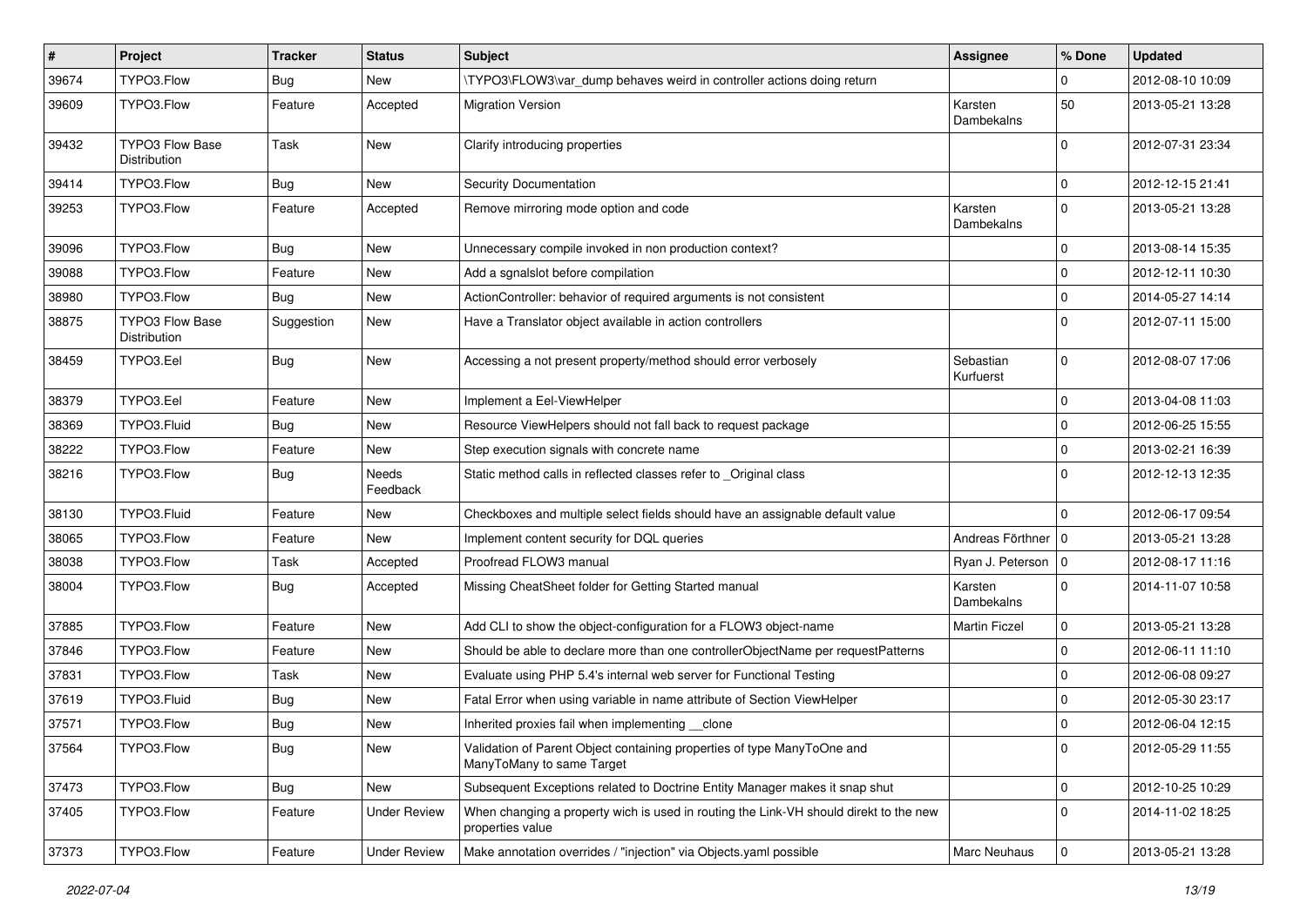| $\sharp$ | Project     | <b>Tracker</b> | <b>Status</b>       | Subject                                                                                       | Assignee                    | % Done      | <b>Updated</b>   |
|----------|-------------|----------------|---------------------|-----------------------------------------------------------------------------------------------|-----------------------------|-------------|------------------|
| 37372    | TYPO3.Flow  | Feature        | Accepted            | Inheritance in ORM should be configured automatically                                         | Karsten<br>Dambekalns       | $\Omega$    | 2013-05-21 13:28 |
| 37354    | TYPO3.Flow  | Bug            | Accepted            | Do not apply generateValueHash() and generateUuid() if custom identifier is used              | Karsten<br>Dambekalns       | $\Omega$    | 2012-07-10 08:30 |
| 37352    | TYPO3.Flow  | <b>Bug</b>     | <b>Under Review</b> | generateValueHash() should use getIdentifierByObject()                                        | Karsten<br>Dambekalns       | $\Omega$    | 2013-05-21 13:28 |
| 37316    | TYPO3.Flow  | <b>Bug</b>     | New                 | Use findBestMatchingLocale instead of getDefaultLocale?                                       |                             | $\Omega$    | 2012-05-20 09:35 |
| 37302    | TYPO3.Flow  | Bug            | Needs<br>Feedback   | NumberValidator                                                                               | Carsten Bleicker            | 0           | 2013-07-03 08:36 |
| 37292    | TYPO3.Flow  | <b>Bug</b>     | Under Review        | PropertyMappingConfiguration::mapUnknownProperties is not passed down to<br>Subconfiguration  | Sebastian<br>Kurfuerst      | $\Omega$    | 2013-11-26 20:21 |
| 37279    | TYPO3.Flow  | Feature        | New                 | Request PropertyMapping                                                                       |                             | $\Omega$    | 2012-05-18 16:06 |
| 37227    | TYPO3.Flow  | Bug            | On Hold             | securityContext->getParty is not available in widget context                                  |                             | 0           | 2012-06-25 22:14 |
| 37212    | TYPO3.Flow  | Feature        | Accepted            | Edge Side Includes (ESI)                                                                      | Robert Lemke                | 0           | 2013-05-21 13:28 |
| 37095    | TYPO3.Fluid | Feature        | New                 | It should be possible to set a different template on a Fluid TemplateView inside an<br>action | Christopher<br>Hlubek       | $\Omega$    | 2012-05-11 13:54 |
| 36955    | TYPO3.Flow  | Feature        | New                 | Add type filter to var_dump()                                                                 |                             | $\mathbf 0$ | 2012-05-08 16:39 |
| 36840    | TYPO3.Flow  | Task           | Accepted            | Improve exception for wrong locales                                                           | Karsten<br>Dambekalns       | $\Omega$    | 2012-06-25 18:47 |
| 36804    | TYPO3.Flow  | <b>Bug</b>     | <b>New</b>          | Orphaned entities within aggregates are not removed                                           |                             | $\Omega$    | 2012-05-03 11:54 |
| 36800    | TYPO3.Flow  | Task           | Accepted            | Streamline Resource object API                                                                | Robert Lemke                | 50          | 2013-08-02 17:03 |
| 36715    | TYPO3.Flow  | Feature        | Accepted            | Make simultaneous use of multiple persistence backends possible                               | Karsten<br>Dambekalns       | 0           | 2013-11-20 21:17 |
| 36662    | TYPO3.Fluid | <b>Bug</b>     | Needs<br>Feedback   | Checked state isn't always correct when property is collection                                | Kevin Ulrich<br>Moschallski | $\mathbf 0$ | 2013-08-14 15:39 |
| 36655    | TYPO3.Fluid | <b>Bug</b>     | New                 | <b>Pagination Links</b>                                                                       |                             | $\mathbf 0$ | 2012-06-23 22:18 |
| 36634    | TYPO3.Flow  | Bug            | New                 | Reconstituted entities do not have their properties set when initializeObject() is called     |                             | 0           | 2012-04-26 21:28 |
| 36633    | TYPO3.Flow  | <b>Bug</b>     | New                 | Reconstituted entities should not have the FLOW3_Persistence_clone property set               |                             | $\Omega$    | 2012-04-26 21:24 |
| 36559    | TYPO3.Fluid | Feature        | New                 | New widget progress bar                                                                       |                             | $\mathbf 0$ | 2012-04-25 15:11 |
| 36510    | TYPO3.Flow  | Feature        | New                 | Firewall Redirect?                                                                            |                             | $\mathbf 0$ | 2012-04-24 12:57 |
| 36509    | TYPO3.Flow  | Feature        | New                 | redirect To Uri to an uri with acl forces a 403 because of missing csrf token.                |                             | $\mathbf 0$ | 2012-04-24 12:44 |
| 36508    | TYPO3.Flow  | <b>Bug</b>     | New                 | AuthenticationProvider Request Patterns                                                       |                             | $\mathbf 0$ | 2012-04-24 12:39 |
| 36495    | TYPO3.Flow  | Bug            | New                 | HTTP Response is sent before persistence preventing Exceptions to be displayed on<br>redirect |                             | $\mathbf 0$ | 2012-04-24 00:28 |
| 36410    | TYPO3.Fluid | Feature        | New                 | Allow templates to send arguments back to layout                                              |                             | 0           | 2012-08-13 11:46 |
| 35970    | TYPO3.Flow  | Task           | New                 | Improve performance of Utility/Arrays::integerExplode by using array_map                      |                             | $\mathbf 0$ | 2012-04-13 15:38 |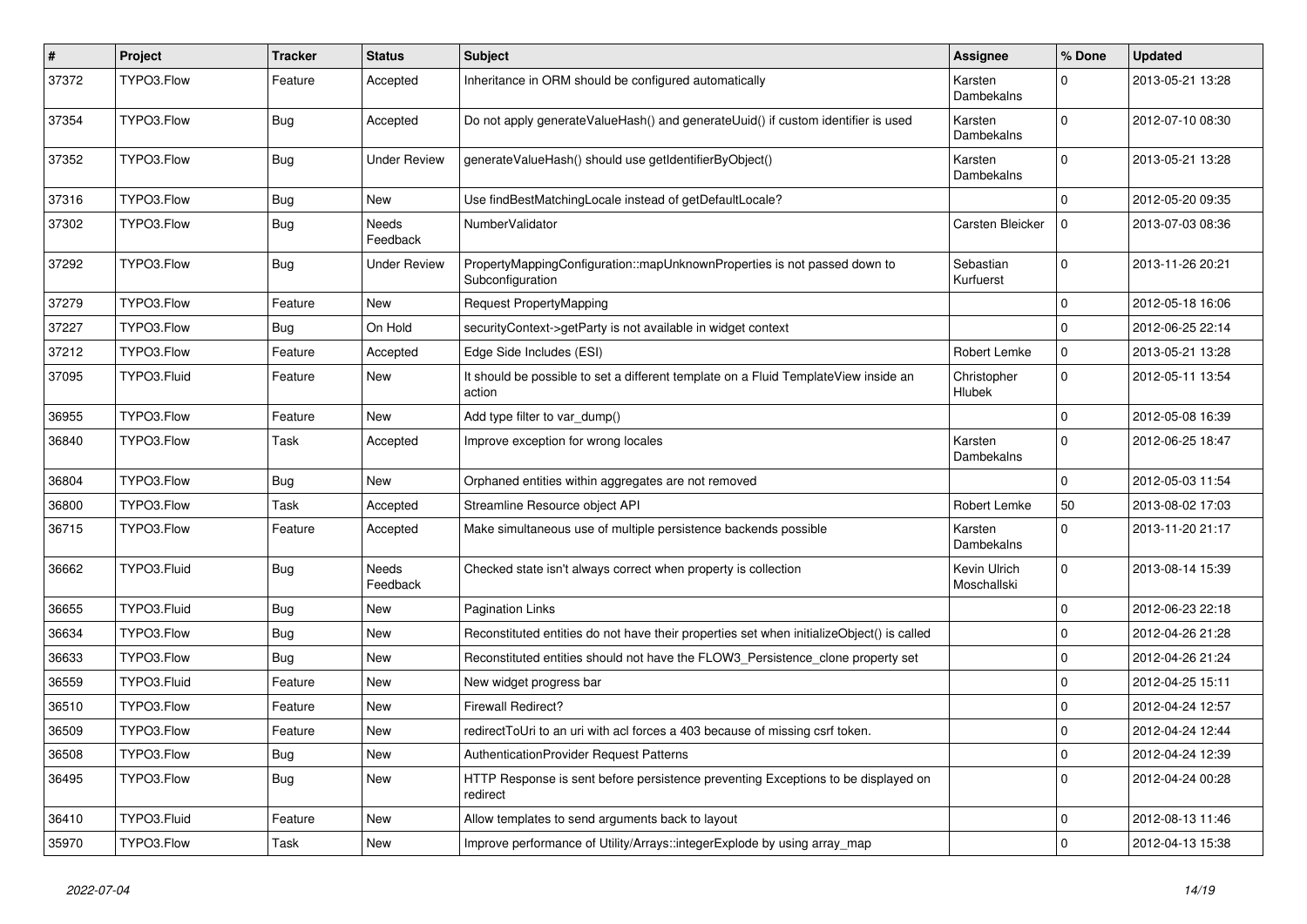| #     | Project                                | <b>Tracker</b> | <b>Status</b>       | <b>Subject</b>                                                                                       | Assignee               | % Done       | <b>Updated</b>   |
|-------|----------------------------------------|----------------|---------------------|------------------------------------------------------------------------------------------------------|------------------------|--------------|------------------|
| 35868 | TYPO3.Flow                             | <b>Bug</b>     | On Hold             | Unstable condition in Utility\Environment                                                            | Karsten<br>Dambekalns  | $\Omega$     | 2012-06-25 22:37 |
| 35831 | TYPO3.Flow                             | Bug            | New                 | Deleting or unpublishing of a resource deletes all published symlinks<br>(Web/_Resources/Persistent) |                        | $\Omega$     | 2012-04-11 09:31 |
| 35783 | TYPO3.Flow                             | Feature        | <b>New</b>          | Lifecycle method after property mapping                                                              |                        | $\mathbf 0$  | 2012-04-08 21:01 |
| 35781 | TYPO3.Flow                             | Feature        | New                 | Model validation                                                                                     |                        | $\mathbf 0$  | 2012-04-08 17:06 |
| 35720 | TYPO3.Flow                             | <b>Bug</b>     | New                 | Access denied Exception for widget links to actions with a policy                                    |                        | $\Omega$     | 2012-10-25 14:08 |
| 35709 | TYPO3.Flow                             | Task           | New                 | Implement global Command aliases                                                                     |                        | $\Omega$     | 2013-08-19 14:33 |
| 35420 | <b>TYPO3 Flow Base</b><br>Distribution | Suggestion     | New                 | Review use of try / catch in the Security Framework                                                  | Andreas Förthner   0   |              | 2012-03-31 00:00 |
| 35388 | TYPO3.Flow                             | Feature        | New                 | Use the current package as default for translations within controllers                               |                        | $\mathbf 0$  | 2013-12-03 23:12 |
| 35083 | TYPO3.Flow                             | Bug            | New                 | involving SecurityContext in Widget's __wakeup situation leads to an exception                       |                        | $\mathbf{0}$ | 2012-03-21 13:06 |
| 35030 | TYPO3.Flow                             | Feature        | Under Review        | Dynamic locale detection                                                                             | Karsten<br>Dambekalns  | $\Omega$     | 2013-09-26 18:08 |
| 34879 | TYPO3.Flow                             | Bug            | Accepted            | Proxied object is not update()able                                                                   | Karsten<br>Dambekalns  | $\Omega$     | 2013-01-22 15:17 |
| 34816 | TYPO3.Flow                             | Feature        | New                 | Long text encryption                                                                                 |                        | $\Omega$     | 2012-03-14 08:33 |
| 34682 | TYPO3.Fluid                            | <b>Bug</b>     | <b>Under Review</b> | Radio Button missing checked on validation error                                                     |                        | $\Omega$     | 2013-11-20 20:58 |
| 34674 | TYPO3.Flow                             | Feature        | Accepted            | NotFoundView is not injected in ActionController                                                     | Robert Lemke           | $\mathbf 0$  | 2012-07-22 10:59 |
| 34404 | TYPO3.Flow                             | <b>Bug</b>     | New                 | JsonView transformObject does not respect_descendAll configuration                                   |                        | $\mathbf{0}$ | 2012-02-29 01:12 |
| 34309 | TYPO3.Fluid                            | Task           | New                 | Unknown ViewHelpers cause exception - should be handled more graceful                                |                        | $\Omega$     | 2012-03-07 18:40 |
| 34134 | TYPO3.Flow                             | Bug            | Needs<br>Feedback   | PropertyMapper throws unnecessary exception                                                          | Christian Müller       | 0            | 2014-02-19 10:14 |
| 34133 | TYPO3.Flow                             | Feature        | New                 | RFC: Handle Semicolons in Path part of URIs as Scoped Path Parameters                                |                        | $\mathbf 0$  | 2012-02-21 15:17 |
| 33937 | TYPO3.Flow                             | Feature        | Accepted            | Convenience method to resolve public "resource://" paths                                             | Karsten<br>Dambekalns  | $\Omega$     | 2014-04-15 11:40 |
| 33710 | TYPO3.Flow                             | Feature        | New                 | Configuration based on Domain                                                                        |                        | $\mathbf{0}$ | 2012-02-06 16:08 |
| 33628 | TYPO3.Fluid                            | <b>Bug</b>     | Needs<br>Feedback   | Multicheckboxes (multiselect) for Collections don't work                                             | Christian Müller       | 0            | 2012-06-28 10:27 |
| 33587 | TYPO3.Flow                             | Feature        | New                 | Automatically remove unused Resources                                                                |                        | 0            | 2013-11-11 18:21 |
| 33551 | TYPO3.Fluid                            | <b>Bug</b>     | New                 | View helper values break out of a partial scope                                                      | Sebastian<br>Kurfuerst |              | 2013-06-05 14:41 |
| 33465 | TYPO3.Flow                             | <b>Bug</b>     | New                 | Some vital commands to recover the system fail when recovery is needed                               |                        | $\Omega$     | 2012-01-26 15:51 |
| 33394 | TYPO3.Fluid                            | Feature        | Needs<br>Feedback   | Logical expression parser for BooleanNode                                                            | <b>Tobias Liebig</b>   | 90           | 2014-08-14 14:10 |
| 33308 | TYPO3 Flow Base<br>Distribution        | Task           | New                 | General date and time handling rules                                                                 |                        | $\mathbf{0}$ | 2012-03-06 16:05 |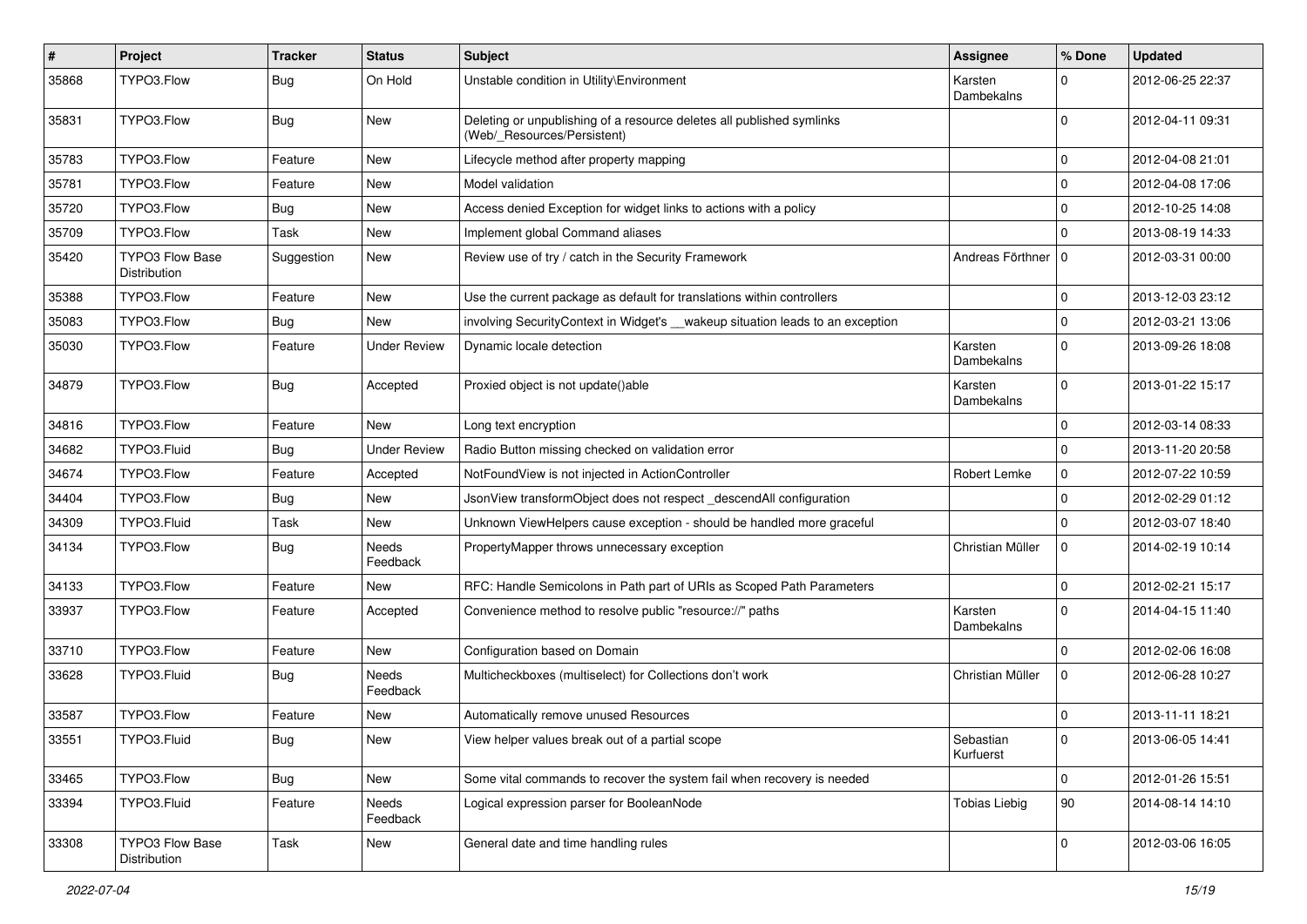| #     | Project     | <b>Tracker</b> | <b>Status</b>       | Subject                                                                            | Assignee              | % Done       | <b>Updated</b>   |
|-------|-------------|----------------|---------------------|------------------------------------------------------------------------------------|-----------------------|--------------|------------------|
| 33293 | TYPO3.Flow  | Bug            | New                 | Injection to private variable results in injection of the the wrong class          |                       | 0            | 2012-01-18 16:41 |
| 33258 | TYPO3.Flow  | Major Feature  | Accepted            | Implement support for Assetic                                                      |                       | $\mathbf 0$  | 2014-02-24 08:05 |
| 33215 | TYPO3.Fluid | Feature        | New                 | RFC: Dynamic values in ObjectAccess paths                                          |                       | $\mathbf 0$  | 2016-04-15 09:26 |
| 33078 | TYPO3.Flow  | Bug            | New                 | No Redirect to Login                                                               |                       | $\mathbf 0$  | 2012-03-07 17:45 |
| 33069 | TYPO3.Flow  | Task           | New                 | Make command output sparse, implement generic verbose switch                       |                       | $\mathbf 0$  | 2013-08-19 14:33 |
| 33055 | TYPO3.Flow  | Bug            | New                 | AccessDeniedException instead of WebRedirect                                       |                       | $\mathbf 0$  | 2014-04-17 15:54 |
| 33049 | TYPO3.Flow  | Feature        | New                 | Allow configuration of context without environment variable (needed for IIS)       |                       | $\Omega$     | 2012-03-07 20:51 |
| 33024 | TYPO3.Flow  | Bug            | Accepted            | Exception when validating a float in a Model with the Number validator             | Karsten<br>Dambekalns | $\mathbf 0$  | 2012-03-07 22:08 |
| 33018 | TYPO3.Flow  | Feature        | New                 | Translator should support override of labels from other packages                   |                       | $\mathbf{0}$ | 2012-01-06 13:05 |
| 32985 | TYPO3.Flow  | Feature        | New                 | Implement Processing Rules when merging numerically-indexed arrays                 |                       | $\mathbf 0$  | 2012-05-30 09:35 |
| 32873 | TYPO3.Flow  | Bug            | Accepted            | Value changes for logged in account are not persisted due to session serialization | Karsten<br>Dambekalns | $\mathbf 0$  | 2012-02-01 12:43 |
| 32869 | TYPO3.Flow  | Bug            | New                 | Security config tokenClass doesnt throw exception if not found the class           |                       | $\mathbf 0$  | 2012-03-19 10:53 |
| 32707 | TYPO3.Flow  | Bug            | Accepted            | <b>Bad Bad FileBackend</b>                                                         | Karsten<br>Dambekalns | $\Omega$     | 2013-05-21 13:33 |
| 32607 | TYPO3.Flow  | Feature        | Needs<br>Feedback   | Export localized strings for JS consumption                                        | Karsten<br>Dambekalns | $\Omega$     | 2013-05-21 13:28 |
| 32574 | TYPO3.Flow  | Bug            | Accepted            | FLOW3 enters fork bombs when using cgi-fcgi vs cli                                 | Karsten<br>Dambekalns | $\Omega$     | 2012-03-07 17:21 |
| 32425 | TYPO3.Flow  | <b>Bug</b>     | Accepted            | IpAddressRange methods not completly implemented                                   | Karsten<br>Dambekalns | $\Omega$     | 2012-06-28 10:23 |
| 32294 | TYPO3.Flow  | Feature        | New                 | Lazy initialization of loggers                                                     |                       | $\Omega$     | 2011-12-05 10:29 |
| 32106 | TYPO3.Flow  | Feature        | Accepted            | Support for Object source in PropertyMapper                                        |                       | $\mathbf 0$  | 2013-06-24 09:59 |
| 32105 | TYPO3.Flow  | Bug            | New                 | IgnoreValidation ignored if ACL is set for this controller action                  |                       | $\mathbf 0$  | 2011-11-26 11:22 |
| 32035 | TYPO3.Fluid | Task           | New                 | Improve fluid error messages                                                       |                       | $\mathbf 0$  | 2012-01-27 15:59 |
| 31955 | TYPO3.Fluid | Feature        | New                 | f:uri.widget                                                                       |                       | $\mathbf 0$  | 2011-11-22 12:27 |
| 31500 | TYPO3.Flow  | <b>Bug</b>     | <b>Under Review</b> | Argument validation for CLI requests is not done                                   | Karsten<br>Dambekalns | $\Omega$     | 2014-02-24 14:00 |
| 31484 | TYPO3.Flow  | Feature        | Needs<br>Feedback   | possibility to modify inner workings of proxy class builder                        |                       | $\Omega$     | 2012-03-14 18:10 |
| 31339 | TYPO3.Flow  | Task           | On Hold             | Search                                                                             |                       | $\mathbf 0$  | 2012-06-21 12:17 |
| 31262 | TYPO3.Flow  | Feature        | New                 | Named arguments in Objects.yaml for constructor arguments                          |                       | $\mathbf 0$  | 2011-10-25 10:26 |
| 31261 | TYPO3.Flow  | Feature        | New                 | Virtual objects - generate proxy classes for interfaces                            |                       | $\mathbf 0$  | 2011-10-25 10:23 |
| 31210 | TYPO3.Flow  | <b>Bug</b>     | New                 | constructor of proxy class not compatible with interfaces defening a constructor   |                       | 0            | 2011-11-07 22:02 |
| 31002 | TYPO3.Flow  | <b>Bug</b>     | New                 | Generated __sleep method handles static properties as members.                     |                       | $\mathbf 0$  | 2011-10-21 13:20 |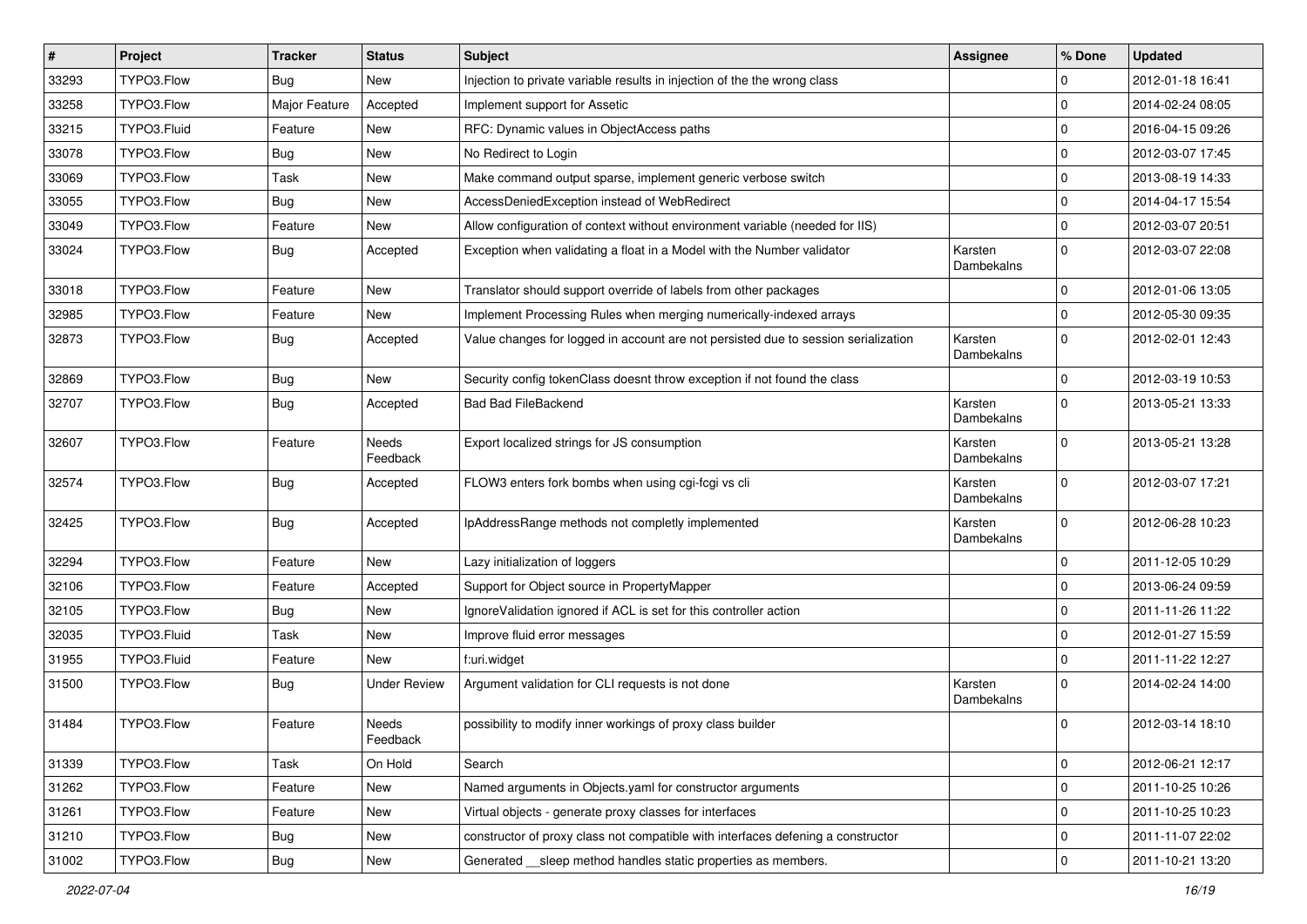| $\pmb{\#}$ | Project                         | <b>Tracker</b> | <b>Status</b>       | Subject                                                                                                                 | Assignee               | % Done      | <b>Updated</b>   |
|------------|---------------------------------|----------------|---------------------|-------------------------------------------------------------------------------------------------------------------------|------------------------|-------------|------------------|
| 30937      | TYPO3.Fluid                     | Bug            | New                 | CropViewHelper stringToTruncate can't be supplied so it can't be easily extended                                        |                        | 100         | 2011-10-21 13:37 |
| 30933      | TYPO3.Flow                      | Feature        | Needs<br>Feedback   | Check for unique constraints on add()                                                                                   | Karsten<br>Dambekalns  | $\Omega$    | 2014-10-01 12:36 |
| 30890      | TYPO3.Flow                      | Feature        | Accepted            | Developer Toolbar                                                                                                       | Christian Müller       | $\mathbf 0$ | 2013-05-21 13:28 |
| 30555      | TYPO3.Fluid                     | Feature        | New                 | Make TagBuilder more extensible                                                                                         |                        | $\mathbf 0$ | 2012-06-29 12:41 |
| 30428      | TYPO3.Flow                      | Feature        | New                 | Cloning of request arguments                                                                                            |                        | $\mathbf 0$ | 2011-09-29 13:26 |
| 30425      | TYPO3.Flow                      | Bug            | New                 | New methods are not updated in Policies during Development                                                              |                        | $\mathbf 0$ | 2011-10-21 13:20 |
| 30424      | TYPO3.Flow                      | Bug            | New                 | Forward object arguments with changes                                                                                   |                        | $\mathbf 0$ | 2011-10-21 13:20 |
| 30423      | TYPO3.Flow                      | Feature        | New                 | Rendering template of other action without forward                                                                      |                        | $\mathbf 0$ | 2013-01-21 14:03 |
| 30418      | TYPO3.Flow                      | Feature        | New                 | Package bootstrapping following dependencies                                                                            |                        | $\mathbf 0$ | 2011-10-21 13:38 |
| 30258      | TYPO3.Flow                      | Feature        | New                 | Support optional package dependencies                                                                                   |                        | $\mathbf 0$ | 2011-09-24 18:34 |
| 29972      | TYPO3.Flow                      | Feature        | <b>Under Review</b> | Configurable Redirects                                                                                                  | <b>Tim Kandel</b>      | $\mathbf 0$ | 2013-10-02 15:43 |
| 29794      | TYPO3.Kickstart                 | Feature        | New                 | Initialize collections in generated models                                                                              |                        | $\mathbf 0$ | 2011-09-14 23:23 |
| 29476      | TYPO3.Flow                      | Feature        | New                 | Provider rendering time and query count for request                                                                     |                        | $\mathbf 0$ | 2011-09-05 09:22 |
| 29425      | TYPO3.Flow                      | <b>Bug</b>     | New                 | Deletion of a blog post with resources fails with FK constraint error                                                   |                        | $\Omega$    | 2011-10-21 13:20 |
| 29405      | TYPO3.Flow                      | Bug            | New                 | When storing a new entity inside the session, it will be fully serialized instead of just the<br>reference being stored |                        | $\Omega$    | 2013-04-04 11:34 |
| 29387      | TYPO3.Flow                      | Feature        | Needs<br>Feedback   | A token with wrong credentials should throw an exception                                                                | Andreas Förthner   0   |             | 2011-08-31 15:32 |
| 29258      | TYPO3.Flow                      | Feature        | Needs<br>Feedback   | Provide a way to override classes by environment                                                                        |                        | $\Omega$    | 2012-03-14 19:29 |
| 29202      | TYPO3.Flow                      | Task           | New                 | Provide a Cherokee Server Configuration for FLOW3                                                                       |                        | $\mathbf 0$ | 2011-08-24 07:45 |
| 28964      | TYPO3 Flow Base<br>Distribution | Feature        | New                 | Integrate Behat tool for BDD                                                                                            |                        | $\Omega$    | 2011-08-13 16:03 |
| 28554      | TYPO3.Fluid                     | Bug            | New                 | (v4) implement feature flag to disable caching                                                                          |                        | $\mathbf 0$ | 2011-10-21 13:37 |
| 28553      | TYPO3.Fluid                     | <b>Bug</b>     | New                 | improve XHProf test setup                                                                                               |                        | $\mathbf 0$ | 2011-10-21 13:37 |
| 28552      | TYPO3.Fluid                     | Bug            | New                 | (v5) write ViewHelper test for compiled run; adjust functional test to do two passes<br>(uncached & cached)             |                        | $\Omega$    | 2011-10-21 13:37 |
| 28551      | TYPO3.Fluid                     | <b>Bug</b>     | Accepted            | (v4) backport VHTest                                                                                                    | Sebastian<br>Kurfuerst | 80          | 2011-10-21 13:37 |
| 28550      | TYPO3.Fluid                     | Bug            | New                 | (v4) make widgets cacheable, i.e. not implement childnodeaccess interface                                               |                        | 0           | 2011-10-21 13:37 |
| 28549      | TYPO3.Fluid                     | <b>Bug</b>     | New                 | make widgets cacheable, i.e. not implement childnodeaccess interface                                                    |                        | $\mathbf 0$ | 2011-10-21 13:37 |
| 28399      | TYPO3.Flow                      | Feature        | Needs<br>Feedback   | Validation message and code should be configurable for bundled validators                                               |                        | $\mathbf 0$ | 2012-12-10 15:52 |
| 28319      | TYPO3.Flow                      | <b>Bug</b>     | Needs<br>Feedback   | Access denied will be logged at the wrong location in nested calls                                                      |                        | 0           | 2012-03-14 14:52 |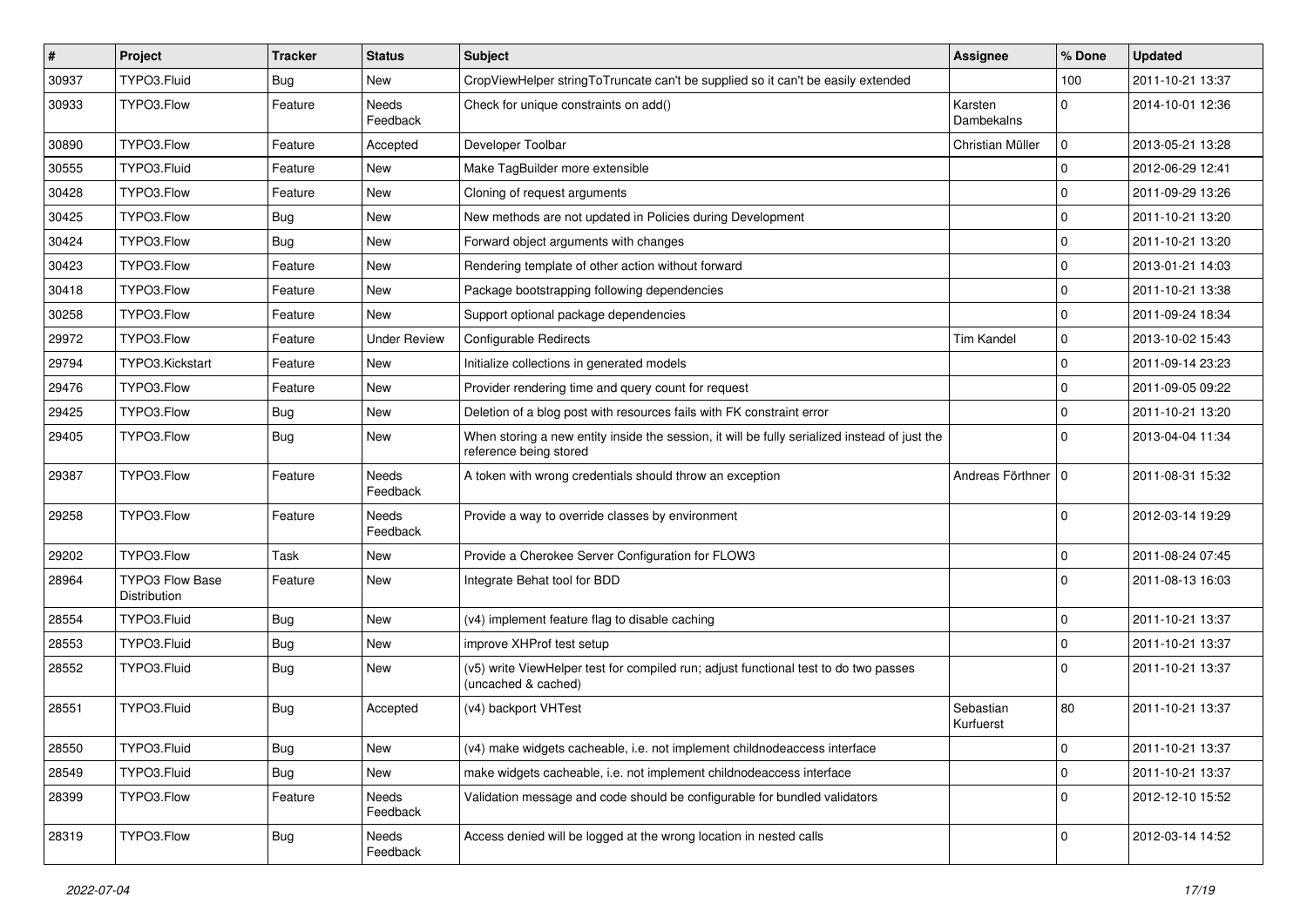| $\vert$ # | <b>Project</b> | <b>Tracker</b> | <b>Status</b>            | <b>Subject</b>                                                                         | Assignee                     | % Done       | <b>Updated</b>   |
|-----------|----------------|----------------|--------------------------|----------------------------------------------------------------------------------------|------------------------------|--------------|------------------|
| 28231     | TYPO3.Flow     | Feature        | <b>New</b>               | Allow output to STDERR for CLI Response                                                |                              | 0            | 2011-07-15 13:32 |
| 28136     | TYPO3.Flow     | Feature        | New                      | HTTP Semantics for Transactions and more                                               |                              | $\mathbf 0$  | 2012-05-21 16:15 |
| 28074     | TYPO3.Flow     | Feature        | Needs<br>Feedback        | Provide a shell script that installs Phoenix or FLOW3 from git                         | Markus Bucher                | $\mathbf 0$  | 2012-03-14 14:49 |
| 28052     | TYPO3.Flow     | Feature        | On Hold                  | Possibility to enable or disable accounts                                              | Julian Kleinhans             | 60           | 2013-05-21 13:28 |
| 28016     | TYPO3.Flow     | <b>Bug</b>     | Needs<br>Feedback        | Cascade remove of cleared ArrayCollection                                              | Karsten<br>Dambekalns        | $\Omega$     | 2013-02-14 20:46 |
| 27798     | TYPO3.Flow     | <b>Bug</b>     | Accepted                 | CSRF protection not working for forms in a plugin                                      |                              | $\Omega$     | 2013-08-14 15:35 |
| 27721     | TYPO3.Flow     | Bug            | <b>Needs</b><br>Feedback | Permissions of uploaded resources not correct                                          | Karsten<br>Dambekalns        | $\Omega$     | 2012-03-15 10:37 |
| 27607     | TYPO3.Fluid    | Bug            | New                      | Make Fluid comparisons work when first element is STRING, second is NULL.              |                              | $\mathbf 0$  | 2012-03-12 19:18 |
| 27561     | TYPO3.Flow     | Task           | Accepted                 | Complete documentation                                                                 |                              | 84           | 2013-09-23 12:56 |
| 27379     | TYPO3.Flow     | <b>Bug</b>     | Needs<br>Feedback        | add check to clear the database at tearDown in testing                                 |                              | $\Omega$     | 2012-03-14 14:41 |
| 27322     | TYPO3.Flow     | Feature        | On Hold                  | Add support for Appserver-in-PHP, which could result in much faster executions.        | Christopher<br><b>Hlubek</b> | $\Omega$     | 2012-07-09 18:11 |
| 27088     | TYPO3.Flow     | <b>Bug</b>     | On Hold                  | initializeObject() is called too early when reconstructing entities                    |                              | $\mathbf 0$  | 2013-04-08 17:53 |
| 27045     | TYPO3.Flow     | <b>Bug</b>     | <b>New</b>               | Introduced properties are not available in the reflection service during a compile run |                              | $\Omega$     | 2013-12-07 11:14 |
| 26986     | TYPO3.Flow     | Feature        | Accepted                 | Debug toolbar                                                                          | Christian Müller             | $\mathbf 0$  | 2012-06-08 20:41 |
| 26943     | TYPO3.Flow     | Feature        | Needs<br>Feedback        | Add i18n support to domain models                                                      | Karsten<br>Dambekalns        | $\mathbf 0$  | 2013-05-21 13:28 |
| 26767     | TYPO3.Flow     | Feature        | New                      | Reflection method to get a method return type and documentation                        |                              | $\mathbf 0$  | 2011-08-29 21:45 |
| 26765     | TYPO3.Flow     | Feature        | Accepted                 | Support class schema features for every reflected class                                | Karsten<br>Dambekalns        | $\mathbf{0}$ | 2013-02-14 20:47 |
| 26745     | TYPO3.Flow     | Feature        | <b>New</b>               | MVC should know about entities lying in the session                                    |                              | 100          | 2012-07-10 12:14 |
| 26664     | TYPO3.Fluid    | Task           | <b>New</b>               | Clean up Form ViewHelpers                                                              |                              | 75           | 2012-06-20 11:37 |
| 26658     | TYPO3.Fluid    | Task           | <b>New</b>               | Make Form ViewHelpers consistent                                                       |                              | 75           | 2012-06-20 11:37 |
| 25988     | TYPO3.Flow     | <b>Bug</b>     | <b>New</b>               | Useless proxies are built for some classes                                             |                              | $\mathbf 0$  | 2011-10-21 13:20 |
| 25907     | TYPO3.Flow     | Task           | <b>New</b>               | Referrer should only contain the URI of the previous request                           |                              | $\mathbf{0}$ | 2011-04-12 12:00 |
| 13559     | TYPO3.Flow     | <b>Bug</b>     | Accepted                 | ObjectSerializer failes with persistent objects within arrays                          | Karsten<br>Dambekalns        | $\Omega$     | 2012-11-08 09:39 |
| 13045     | TYPO3.Fluid    | Bug            | New                      | Entity decode of strings are different between if-conditions and output of variable    |                              | $\mathbf 0$  | 2011-10-21 13:37 |
| 12863     | TYPO3.Fluid    | <b>Bug</b>     | <b>New</b>               | Attributes of a viewhelper can't contain a '-'                                         | Sebastian<br>Kurfuerst       | $\Omega$     | 2011-10-21 13:37 |
| 11039     | TYPO3.Flow     | <b>Bug</b>     | Needs<br>Feedback        | Static object container injects properties to result of factory object                 |                              | $\Omega$     | 2012-03-14 13:41 |